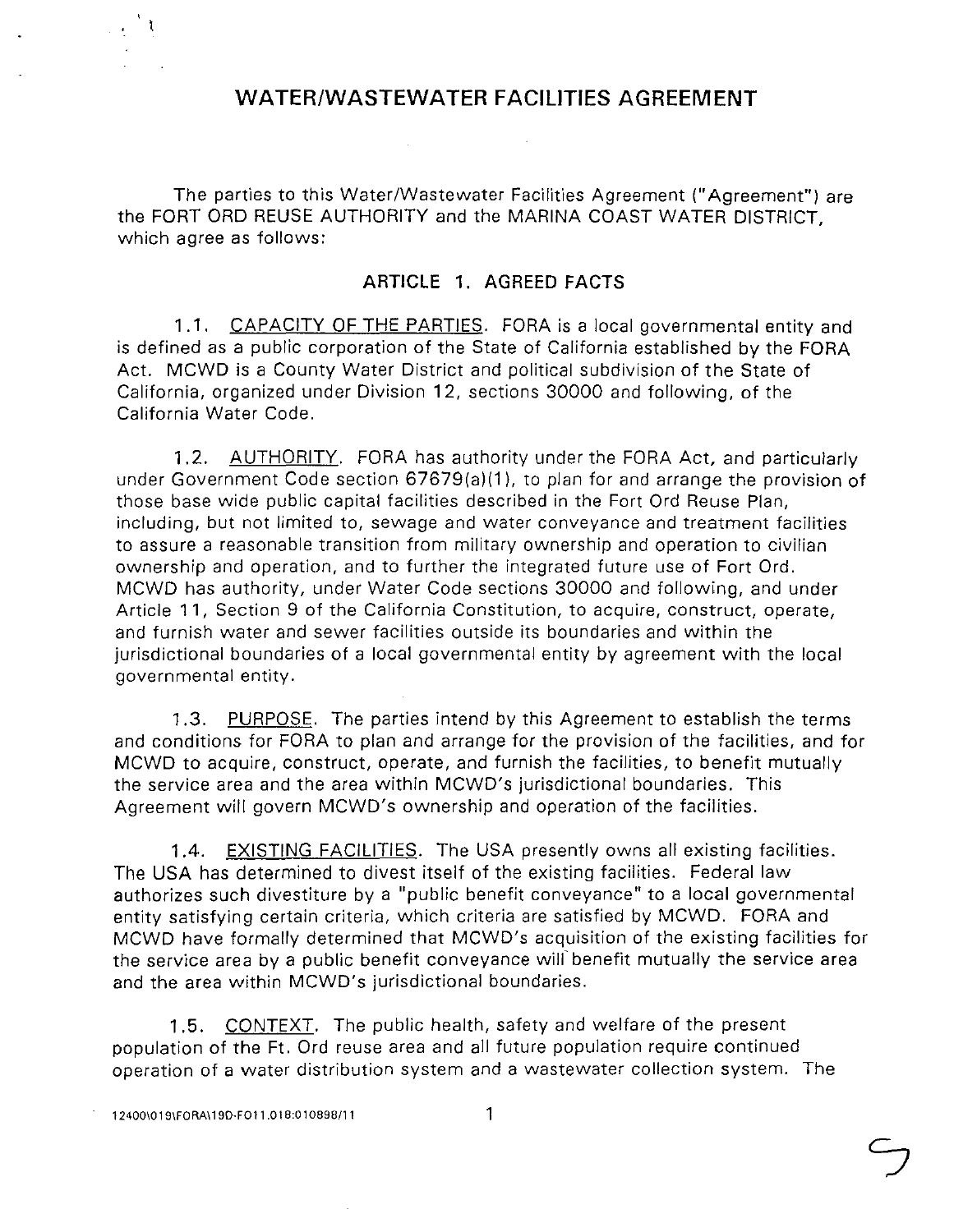U.S. Army has agreed to convey the systems pursuant to federal Jaw and regulations. Following organization of FORA, discussions commenced with the USA regarding transfer of ownership and operation of the facilities, and FORA evolved a process to assure continuity of management and operation. FORA has been given a limited statutory life and must find reliable utility providers to assume the responsibility for system operation. The FORA Board appointed a select committee from technical staff of its members to design a set of minimum requirements for water system operators and invited statements of qualifications from those interested. Three statements were received and referred to the same select committee for evaluation, analysis, and recommendation. After receiving the select committee's analysis and recommendation, and after providing opportunity for public input, at its meeting of October 11, 1996, the FORA Board authorized staff to commence negotiations with MCWD for the purpose of negotiating an agreement with MCWD whereby MCWD would assume the responsibility of the operation, maintenance, and ownership of the existing water (and wastewater collection) systems on the former Fort Ord. The same select committee was authorized to oversee the negotiations that were undertaken by FORA staff. Negotiations included detailed financial analyses by FORA staff/consultants and by Stone & Youngberg LLC. These analyses are very comprehensive and demonstrate MCWD's fiscal capacity. The Stone & Youngberg Financial Analysis includes provision for possible payments to FORA and various land use agencies in accordance with law. On May 9, 1997, the FORA Board authorized the staff to work with MCWD to develop an agreement regarding the systems and to prepare an application for Public Benefit Conveyance (PBC) to be filed after the FORA/MCWD agreement is authorized for execution by the FORA Board. Effective June 2, 1997, MCWD has been selected by the USA to be the interim operator of the facilities pending a full transfer. The parties anticipate that such full transfer will be by public benefit conveyance pursuant to this Agreement.

1.6. WATER SUPPLY CAPACITY RIGHTS. The FORA Board has previously adopted a comprehensive plan for the administration of groundwater extraction rights consistent with the Agreement between the USA and the Monterey Coun'ty Water Resources Agency dated September 1993. It is anticipated this plan may be amended from time to time at the sole discretion of the FORA Board. The total volume of groundwater available for this plan is 6,600 acre feet per year.

1.7. LEAD AGENCY. FORA is the lead agency for the adoption of this Agreement.

## ARTICLE 2. DEFINITIONS AND ATTACHMENTS

2.1. "Committee" means the Water/Wastewater Oversight Committee appointed by the FORA Board to oversee the provision of water and wastewater collection services by MCWD under this Agreement.

 $\cdot$  12400\019\FORA\19D-FO11.018:010898/11 22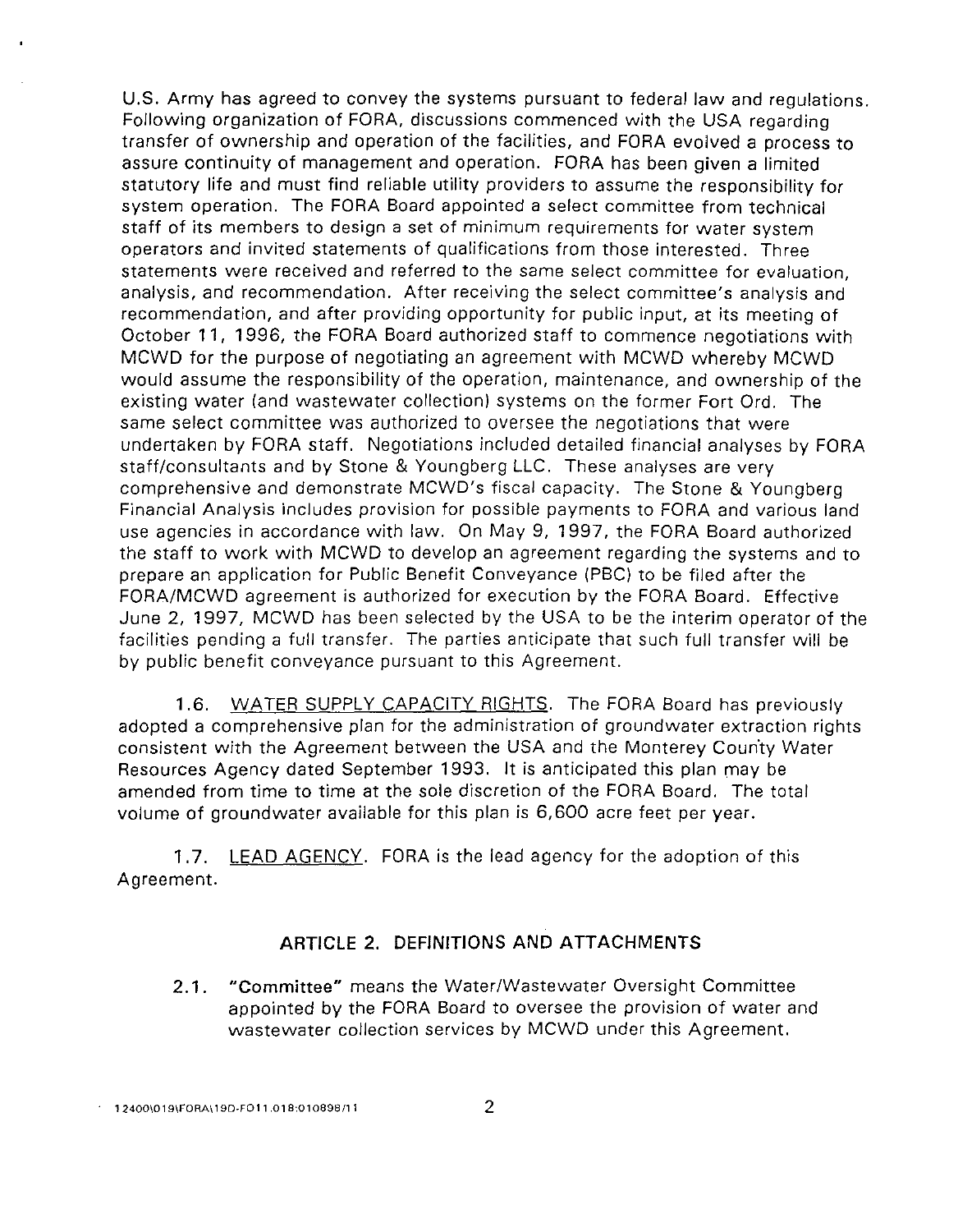- 2.2. **"Facilities"** means the public capital facilities used to provide water and wastewater collection services on the service area, including appurtenances and incidental rights of access, extraction, discharge, and use. Sewage (herein also called "sewer" and "wastewater") and water public capital facilities existing as of the date of this Agreement are generally shown on Exhibits A and B to this Agreement. Public capital facilities are those on MCWD's side of the service connection, including the meter for water service. For sewer facilities, the service connection is at the tap into the main collection system, wherever located, as determined by MCWD.
- 2.3. **"FORA"** means Fort Ord Reuse Authority.
- 2.4. **"FORA Act"** means the Fort Ord Reuse Authority Act codified in Title 7.85, sections 67650 and following, of the California Government Code, as may be amended from time to time.
- 2.5. **"MCWD"** means Marina Coast Water District.
- 2.6. "Service Area" means the former Fort Ord Army base in northwestern Monterey County, California. The service area is shown generally on the diagram attached to this Agreement as Exhibit A.
- 2.7. **"USA"** means the United States of America represented by the Department of the Army.
- 2.8. Attachments to this Agreement:

| EXHIBIT "A":   | Diagram of Fort Ord Water System/Service Area,<br>Schaaf & Wheeler, April 1994 |
|----------------|--------------------------------------------------------------------------------|
| $EXHIBIT$ "B": | Diagram of Fort Ord Wastewater System/Service<br>Area, FORIS, undated          |
| EXHIBIT "C":   | <b>Mediators</b>                                                               |
| EXHIBIT "D":   | Gov. Code §§ 54980-54983, 67679(a)(1)                                          |
| EXHIBIT "E":   | Pub. Util. Code §§ 10101, 10102, 10103, 10104<br>and 10105                     |

**12400\019\FORA\ 190-F011.018:01 0898111**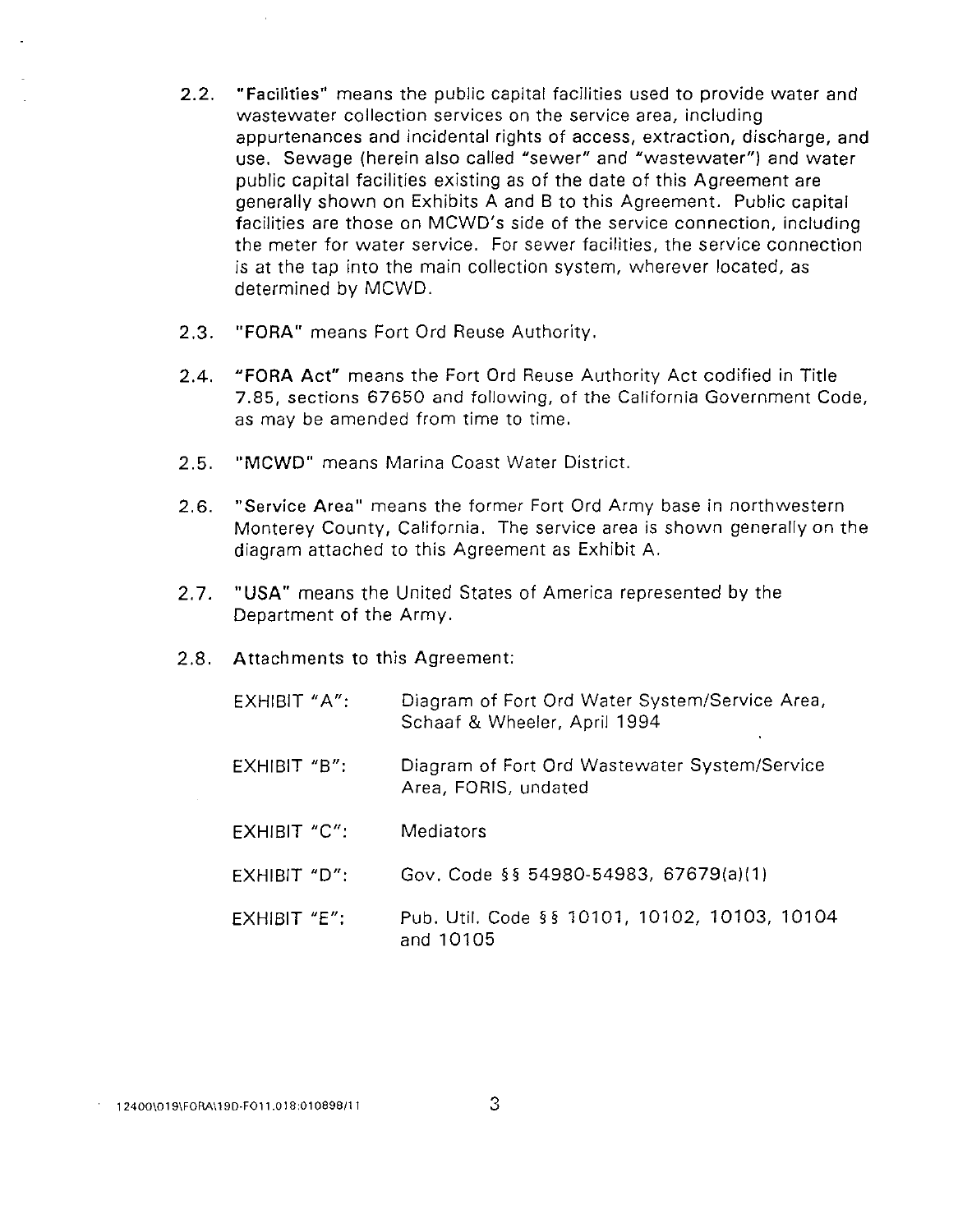## ARTICLE 3. FACILITIES ACQUISITION AND OWNERSHIP

## 3.1. APPLICATION FOR PUBLIC BENEFIT CONVEYANCE; PERMITS TO OPERATE.

3.1.1. MCWD Responsibilities. MCWD, as lead agency, will diligently prosecute an application to the USA for a public benefit conveyance to MCWD of all of the USA's existing sewer and water facilities and appurtenances and incidental rights of access, extraction, discharge, and use for the service area. MCWD will also act diligently to obtain and maintain in good standing all permits needed to operate all such facilities.

3.1.2. **FORA Responsibilities.** FORA will forego and forebear its rights to acquire the facilities through negotiated sale, economic development conveyance, or any other procedure permitted under law, and FORA hereby nominates and designates MCWD as the appropriate local governmental entity to acquire the facilities for the benefit of FORA, its member agencies, and the general public. FORA will support MCWD's application for a public benefit conveyance.

3.1.3. Joint Responsibilities. MCWD and FORA will diligently take such actions and execute such documents as either considers necessary for MCWD to obtain and confirm all rights in and to the existing wastewater and water facilities and appurtenances and incidental rights of access, extraction, discharge, and use.

## 3.2. ADDITIONAL FACILITIES.

3.2.1. MCWD Responsibilities. MCWD will cause to be planned, designed and constructed such additional water and sewer facilities as FORA, in consultation with MCWD, reasonably determines are necessary for the service area. MCWD may cause to be planned, designed and constructed any other facilities as MCWD reasonably determines will carry out the purpose of this agreement as expressed in section 1.3 of this Agreement.

3.2.2. FORA Responsibilities. FORA will determine in consultation with MCWD, based on recommendations from the Committee, what additional facilities are necessary for the service area.

3.3. TRANSFER. OBLIGATION. AND ENCUMBRANCE OF FACILITIES. Any transfer, obligation, or encumbrance of any interest in the facilities shall require the prior written approval of both parties.

## 3.4. ESTABLISHMENT OF WATER AND SEWER CAPACITY RIGHTS.

3.4.1. MCWD Responsibilities. MCWD shall have no responsibility for establishment and administration of water extraction capacity rights and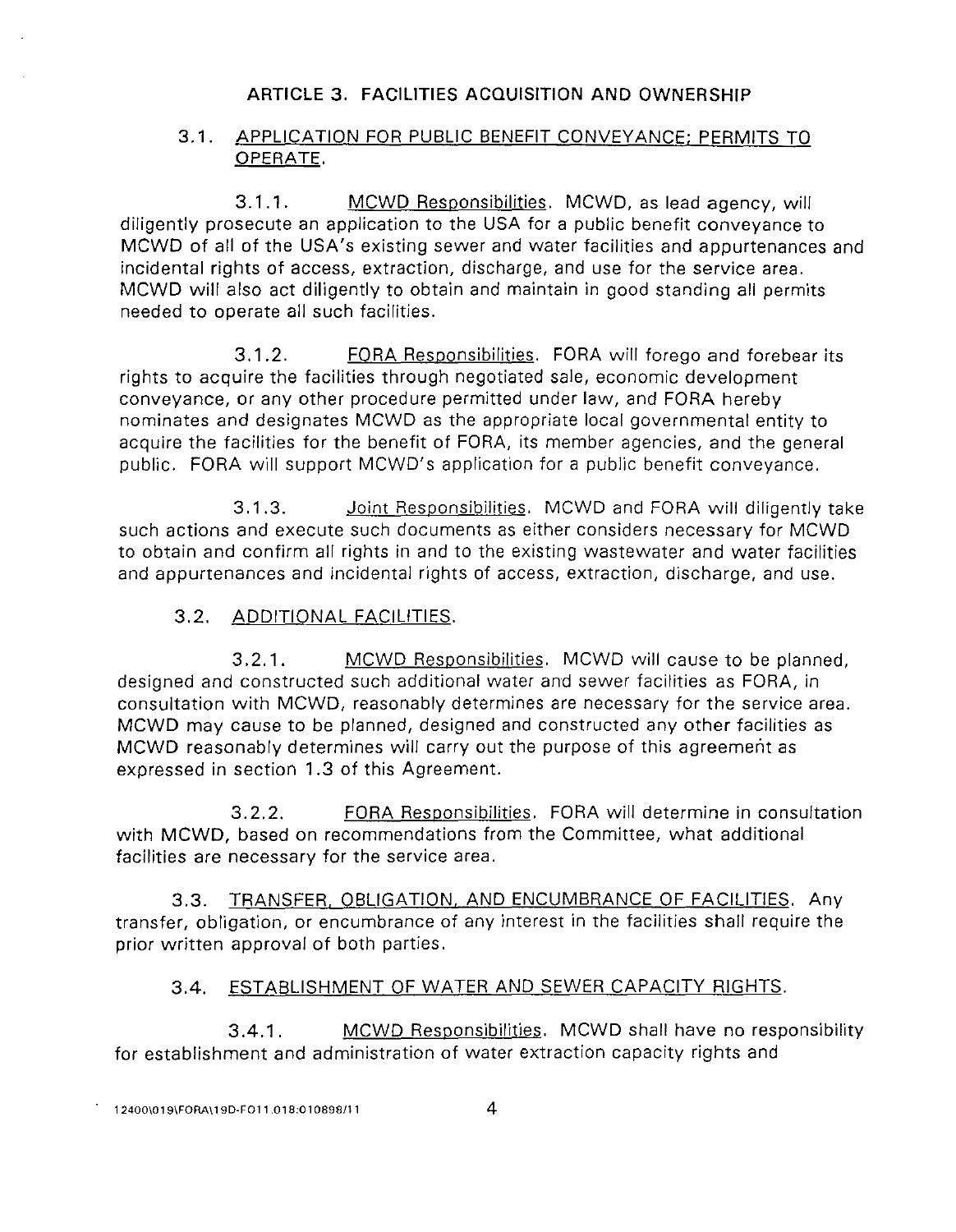wastewater discharge and treatment capacity rights, except to compensate FORA for such administration.

3.4.2. FORA Responsibilities. The FORA Board will administer all extraction and discharge rights which may be obtained from the USA, pursuant to the comprehensive plan previously adopted by FORA and such changes as may be made to the plan from time to time by the FORA Board.

3.5. GRANT LOCAL SHARE. MCWD shall assume and pay the local share of any federal or state grant made to improve, maintain or add to the facilities. Any such obligation shall be a reimbursable cost under section 7.1.2 of this Agreement.

## **ARTICLE 4.** OVERSIGHT

4.1. MCWD RESPONSIBILITIES. MCWD shall own and operate the facilities under the oversight and with the approvals and authorizations of FORA and the Committee as provided in this Agreement. MCWD shall cooperate with FORA and the Committee, and shall provide such information to the Committee as reasonably requested by the Committee, including but not limited to the reports enumerated in section 4.2.3 of this Agreement.

## 4.2. FORA RESPONSIBILITIES.

4.2.1. Committee Appointment. A Water/Wastewater Oversight Committee will be appointed by the FORA Board from appropriate agency staff members who will serve at the pleasure of the Board. The Committee will include representatives from the future land use jurisdictions and the two Universities (Cities of Marina, Seaside, Monterey, Del Rey Oaks, the County of Monterey, CSUMB and UCMBEST), for a total of seven members (see attachment).

4.2.2. Committee Role. The Committee shall be advisory to the FORA Board and shall have the following functions.:

- 4.2.2.1. Receive recommendations regarding operation of the facilities.
- 4.2.2.2. Advise the FORA Board and staff on appropriate action regarding such recommendations.
- 4.2.2.3. Review and recommend on operating and capital improvement budgets.
- 4.2.2.4. Periodically review and recommend a master plan of public sewer and water facilities.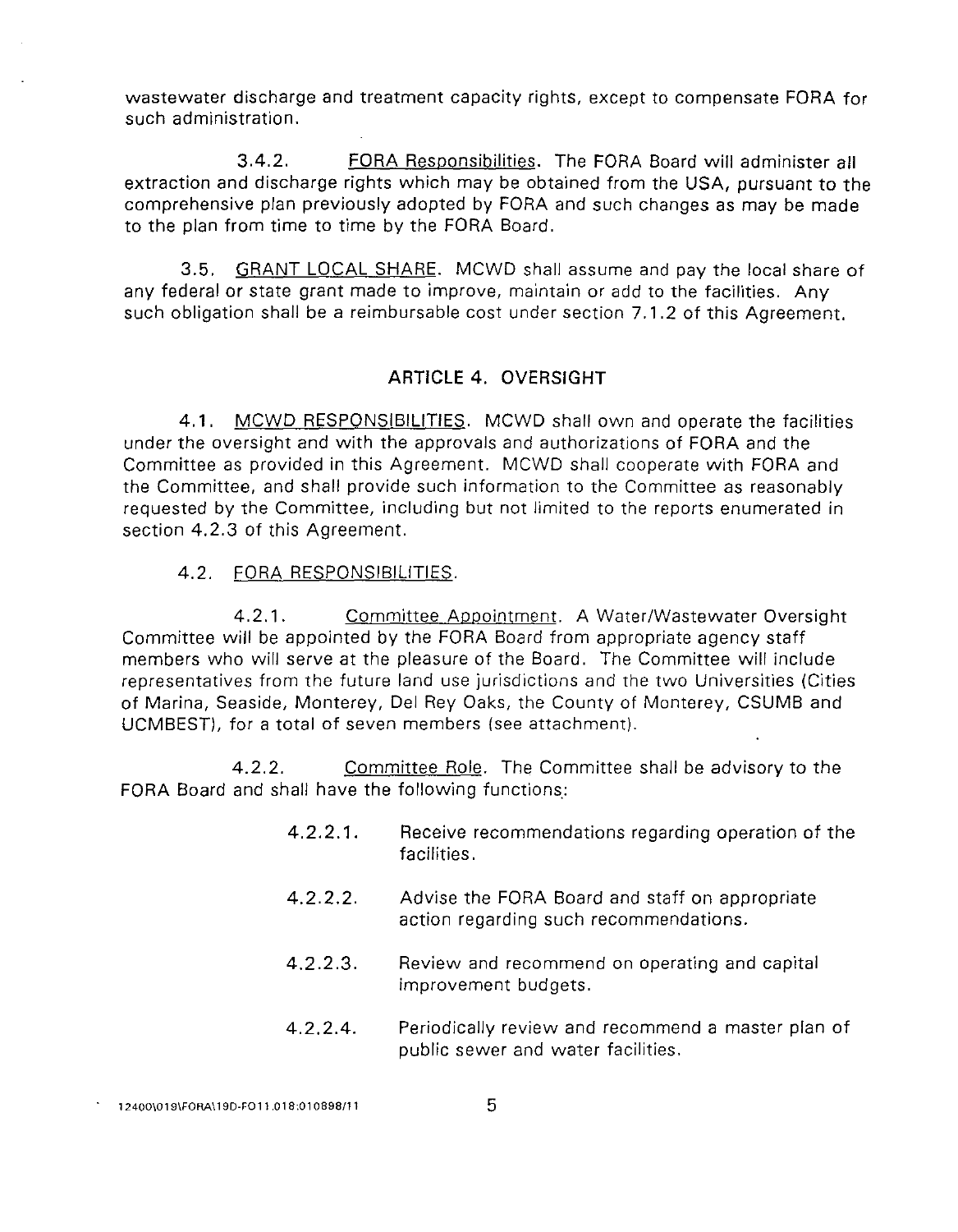- 4.2.2.5. Make recommendations pursuant to Article 7 of this Agreement, including recommendations regarding allocation of costs over benefitted properties.
- 4.2.2.6. Confirm adequacy of services provided.
- 4.2.2.7. Review the annual financial statement and MCWD audit to affirm that results achieved comport with expectations of FORA.
- 4.2.2.8. Evaluate annually the performance of MCWD in accordance with this Agreement.
- 4.2.2.9. Advise on short and long term financial planning and fiscal management.
- 4.2.2.10. Assure that the facilities are complimenting implementation of the reuse plan.

4.2.3. Evaluation Criteria. The Committee will use the following criteria in evaluating MCWD's performance under this Agreement:

- 4.2.3.1. Timely development annually of operation and capital budgets.
- 4.2.3.2. Timely and accurate quarterly and annual financial reports.
- 4.2.3.3. Timely and accurate quarterly and annual operational reports.
- 4.2.3.4. Customer service orientation and MCWD's responsiveness to customer concerns, as shown in quarterly and annual reports of customer communications and responses.

## **ARTICLE 5. FACILITIES OPERATION**

## 5.1. MCWD RESPONSIBILITIES.

5.1.1. Operation. MCWD will operate the facilities in accordance with applicable laws, rules and regulations, and policies established by the MCWD Board and the FORA Board, and procedures adopted by MCWD staff after

**12400\019\FORA\ 190-FO 11 .018:01 0898/1 1** 6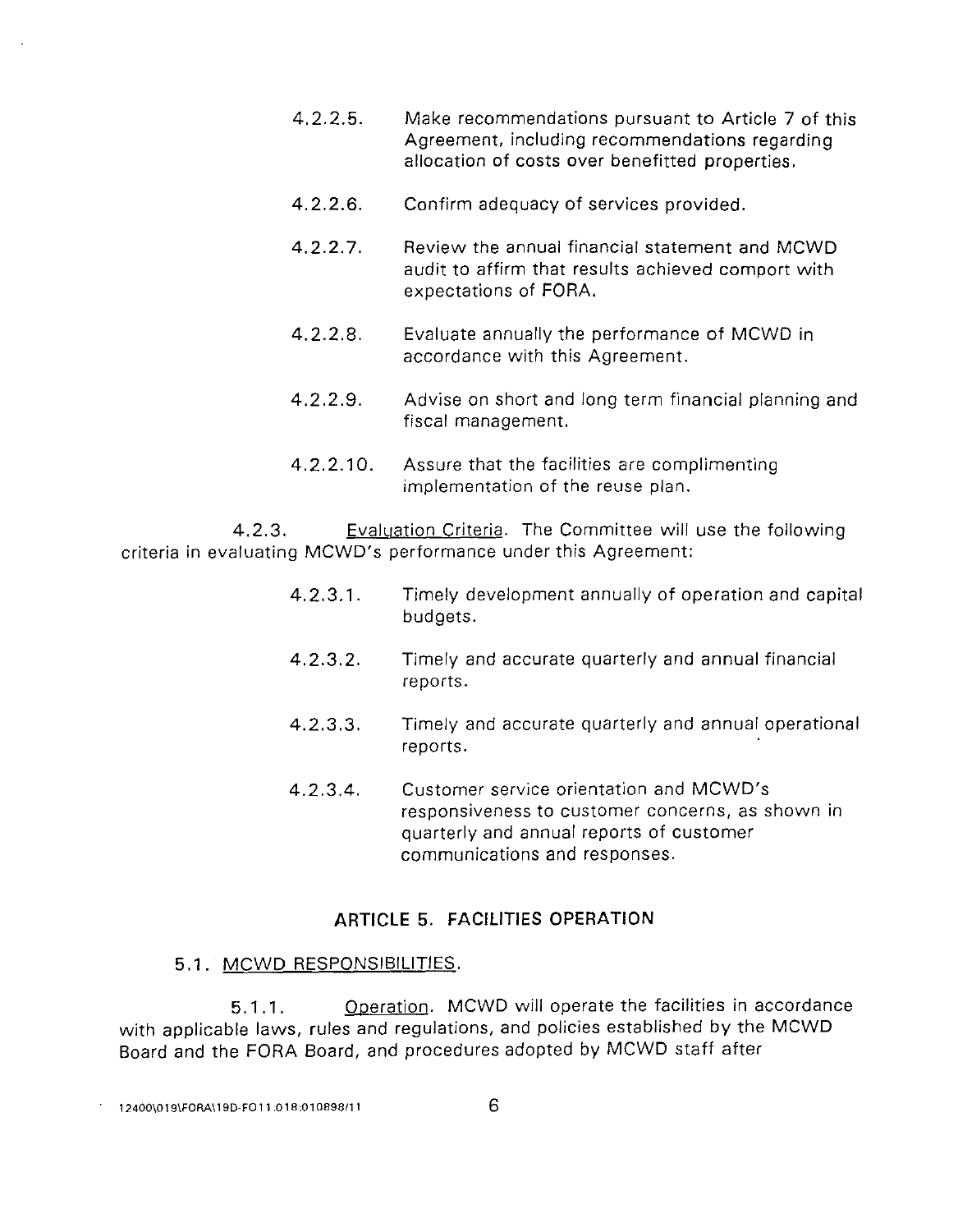consultation with the Committee. Unless this Agreement or any policy or procedure established pursuant to this Agreement provides otherwise, MCWD will operate the facilities in the same manner as MCWD operates similar facilities for other areas served by MCWD.

5.1.2. Communication and Reports. MCWD will communicate regularly with the Committee about the operation of the facilities, and will respond promptly to communications from FORA and the Committee. MCWD will deliver quarterly and annual operational reports to the Committee.

5.1.3. Complaints. Complaints about MCWD's operation of the facilities will be dealt with in the first instance by MCWD's General Manager or designee. Decisions of the General Manager or designee may be appealed to the FORA Board in the same manner that decisions within the boundaries of MCWD are appealed to MCWD's Board. The decision of the FORA Board on complaints will be final and will exhaust all administrative remedies.

5.1 .4. Interconnection With MCWD Facilities. Interconnections currently exist between the facilities and MCWD's facilities. MCWD may improve interconnections between MCWD's facilities and the facilities, to provide for enhanced, conjunctive and concurrent use of all system facilities to serve the service area and other areas served by MCWD.

5.2. FORA RESPONSIBILITIES. FORA will cooperate with MCWD to establish policies for the operation and administration of the facilities and to facilitate operation and administration of the facilities to achieve the purpose of this Agreement as stated in section 2.3 of this Agreement. FORA will respond promptly to communications from MCWD about operation of the facilities. The FORA Board will deal promptly with appeals of complaints about MCWD's operation of the facilities.

## 5.3. JOINT RESPONSIBILITIES.

5.3.1. Ground water Use. The parties will cooperate on MCWD's increased withdrawal of potable groundwater from MCWD's existing wells in the 900-foot aquifer by up to 1,400 acre-feet per year (afy), in compliance with law, to enable the increased withdrawals from 5,200 afy to 6,600 afy for use in the service area, as stipulated in paragraph 4.c. of the September 1993 Agreement between The United States of America and the Monterey County Water Resources Agency, and in paragraph 5.1.1.1 of the "Annexation Agreement and Groundwater Mitigation Framework for Marina Area Lands," recorded August 7, 1996, in Reel 3404 Page 749, in the Office of the Monterey County Recorder.

5.3.2. Groundwater Management. The parties will cooperate to further the conservation, management and protection of groundwater underlying the service area and groundwater used on the service area.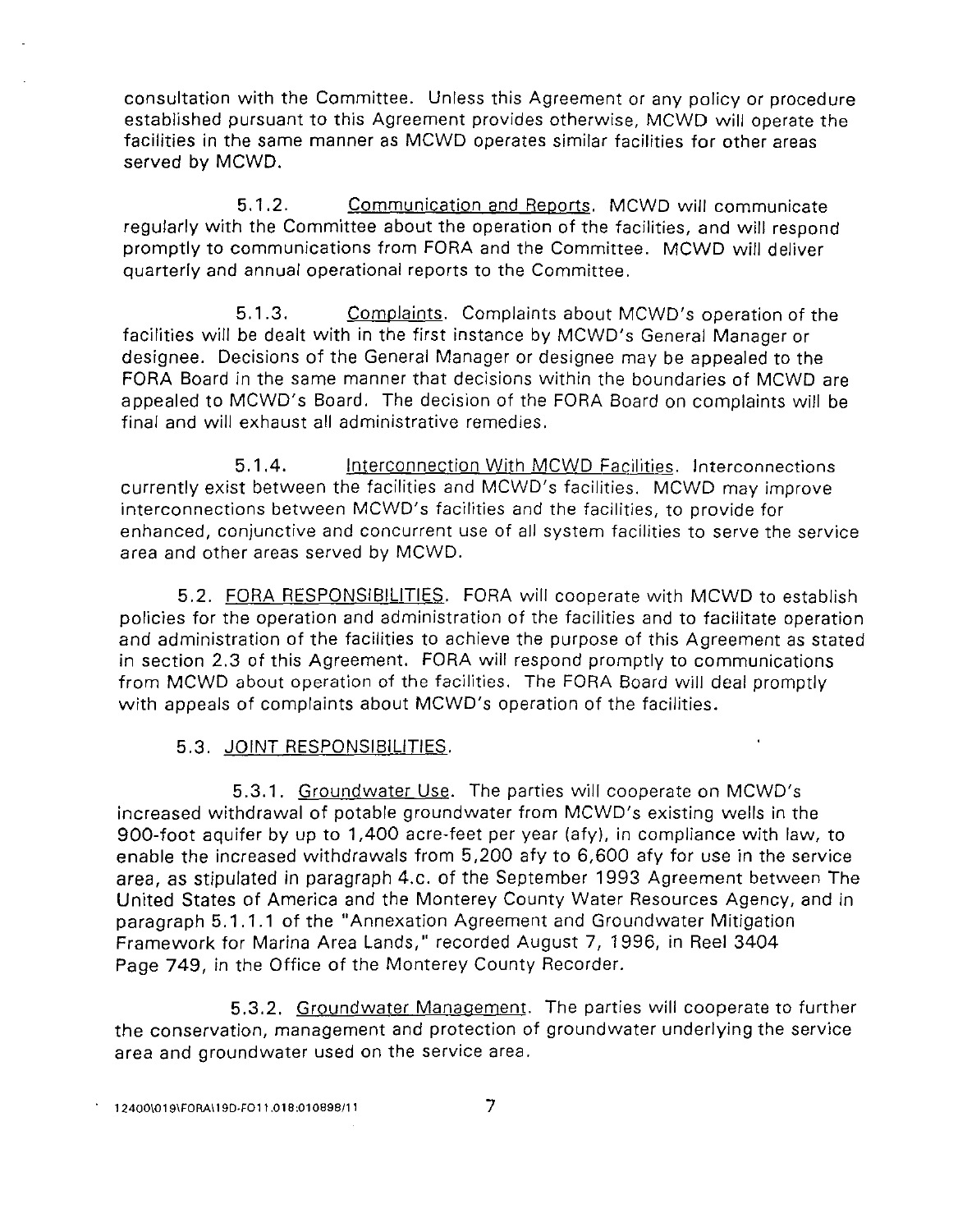5.3.3. Recycled Water. The parties will cooperate to further the use of recycled, reused and reclaimed water and stormwater.

5.4. AGREEMENT ADMINISTRATION. The following persons or their designated representatives shall be the contact persons for the parties and shall administer this Agreement:

> Executive Officer of FORA FORA 100 12th Street, Bldg 2880 Marina, CA 93933

General Manager of MCWD MCWD 200 12th Street, Bldg. 2788 Marina, CA 93933

## ARTICLE 6. EX OFFICIO MEMBERSHIP

6.1. MCWD Responsibilities. Close cooperation and communication between FORA and MCWD being vital to the successful implementation of this Agreement, upon execution of this Agreement and payment of the membership fees described in Article 7 of this Agreement, MCWD will become an ex officio member of FORA under applicable provisions of the FORA Act, with all of the rights and obligations of an ex officio member.

6.2. FORA Responsibilities. Upon execution of this Agreement and payment of the membership fees described in Article 7 of this Agreement, FORA will enroll MCWD as an ex officio member of FORA pursuant to the FORA Act, with all of the rights and obligations of an ex officio member.

## **ARTICLE** 7. FINANCIAL PROVISIONS

## 7 .1. MCWD RESPONSIBILITIES

7.1.1. Separate Fund Accounting. MCWD will account for its operations for the service area as a separate fund within the general MCWD operation. The service area fund will have its own line items and account numbers, and will give MCWD the ability to report on revenues and expenses for the service area. Rules for allocating overhead between the service area fund and other MCWD operations will be determined based on the principles set forth in Circular A-87, Cost Principles for State and Local Governments, of the federal Office of Management and Budget.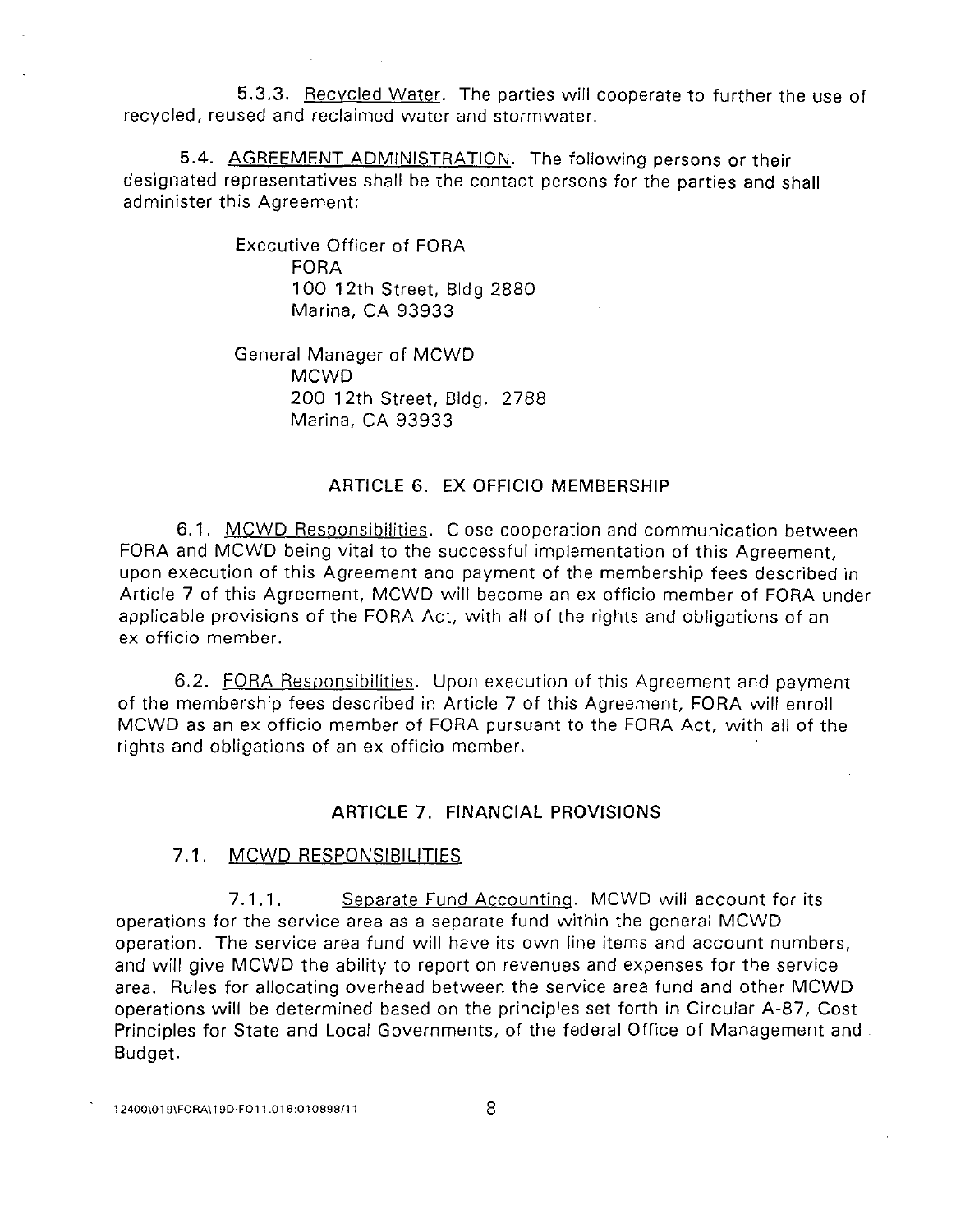7.1.2. MCWD Will Recover Costs. MCWD will recover all of its direct and indirect, short term and long term costs of furnishing the facilities to the service area. MCWD shall not be required to take any action in connection with furnishing the facilities to the service area unless and until a source of funds is secured from the service area to pay in full in a reasonable manner consistent with normal accounting practices all of MCWD's direct and indirect, short term and long term costs of the action to be taken by MCWD, including costs of administration, operation, maintenance and capital improvements to provide adequate system capacity to meet existing and anticipated service demands.

## 7.1.3. Budgets and Compensation Plans.

7.1.3.1. Proposed Budgets. MCWD's General Manager shall submit a proposed budget to the Committee within four months after conveyance of the existing facilities from the USA to MCWD, and shall submit subsequent proposed budgets by March 30 of each year. Each budget shall contain an action budget for one year, from July 1 through June 30, and an operational planning budget for an additional year, and a five-year capital improvement planning budget, updated annually. Each budget shall provide for sufficient revenues to pay MCWD's direct and indirect, short-term and long-term costs to furnish the facilities to the service area for the two years covered by the action budget and the planning budget.

7.1.3.2. Request for Change. MCWD may at any time submit a written request to FORA for recommended changes in compensation. The request shall state in detail the reasons for the request and the amount of change requested.

7.1.3.3. MCWD Board Action. Not less than two weeks nor more than four weeks after receiving FORA's response pursuant to section 7.2, MCWD's governing Board shall act on the response. MCWD's Board may adopt the proposal with FORA's recommended changes, or may refer the matter to mediation as provided in section 10.1 of this Agreement.

7.1.3.4. Term of Adopted Plan. Each adopted compensation plan shall remain in effect until a new plan is adopted.

7.1.4. Payments to FORA. Upon the effective date of a public benefit conveyance of the facilities to MCWD, when MCWD has the ability to levy and collect rates for service through the facilities within the Service Area, MCWD will commence to pay to FORA monies determined to be due as provided in this section. The amount of MCWD's payments to FORA under this section will be included in each budget and request for change presented to FORA under section 7.1.3.

7 .1.4.1. MCWD will pay for FORA's administrative and liaison services incurred by FORA in the management and operation of the facilities and the administration of this Agreement.

12400\019\FORA\19D-FO11.018:010898/11 9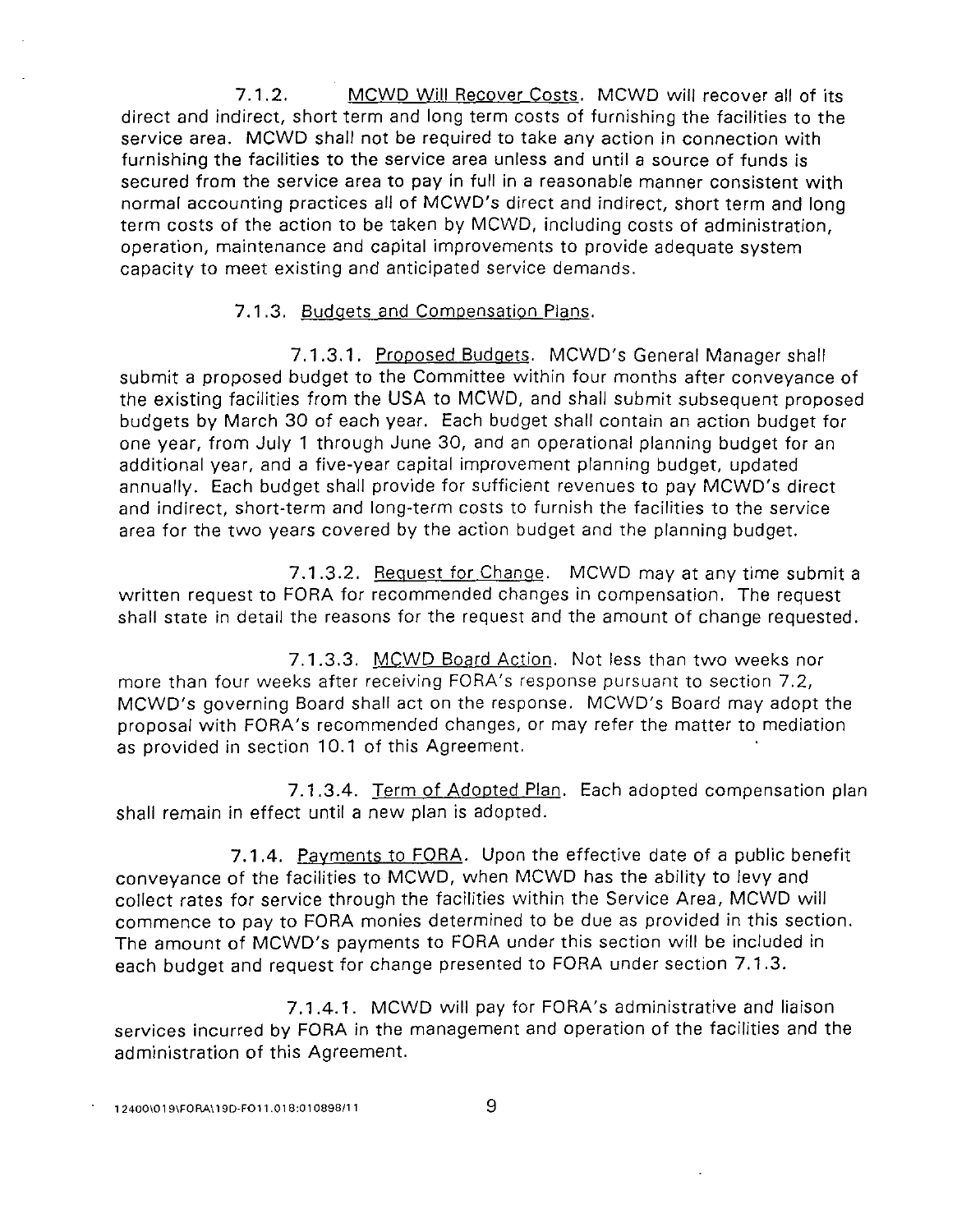7.1.4.2. MCWD will pay to FORA an amount equal to five percent (5 %) of all revenues derived, earned, or paid to MCWD for any purpose from customers of MCWD or users of water, within the Service Area, to partially compensate FORA for its forbearance pursuant to section 3.1.2 of this Agreement.

7 .1.4.3. MCWD will pay any sum due to FORA under any agreement with FORA which may be required under the provisions of sections 10101 and following of the California Public Utilities Code, and sections 54980 and following of the California Government Code.

7.1.4.4. MCWD will pay the fair market value of any interest in property purchased from FORA.

7.1.4.5. MCWD will pay an annual fee for membership on the FORA Board of Directors as an ex-officio member in an amount as the FORA Board may establish by resolution. MCWD acknowledges that MCWD's annual fee for such ex-officio membership may exceed the amount paid by other ex-officio members. The annual fee to be paid by MCWD will not exceed one percent (1%) of all revenues, derived, earned, or paid to MCWD for any purpose from customers of MCWD or users of water within the service area.

7.1.4.6. In the event FORA enters into an agreement with Monterey County or any city which has jurisdiction over a portion of the service area, for the division of revenues derived from the sales of water by MCWD within the jurisdiction of the County or city, the amounts specified in Section 7.1.4.2 of this Agreement shall be reduced by the amount FORA receives pursuant to such agreements for the division of revenues.

7.1.5. MCWD's Financial Authority. MCWD may exercise any authority available to MCWD under law and this Agreement to finance MCWD's operations for the service area.

7 .1.6. Defense of Financial Plans. MCWD, at MCWD's cost, shall defend all financial plans adopted and financial actions taken by MCWD and FORA by or pursuant to this Agreement. MCWD may file and prosecute a validating action if authorized by law for any such plan.

## 7.2. FORA RESPONSIBILITIES.

7.2.1. FORA shall respond to MCWD within three months after receiving a proposed budget or a written request or a referral for further response pursuant to section 7.1.3. FORA's response shall state whether FORA agrees with the proposed budget or written request. If FORA does not agree, FORA's response shall identify each disputed element, shall state detailed reasons for the dispute, and shall specify a resolution acceptable to FORA. If FORA does not respond within three

**12400\019\FORA\ 190-FOll.Ol 8:010898111** 10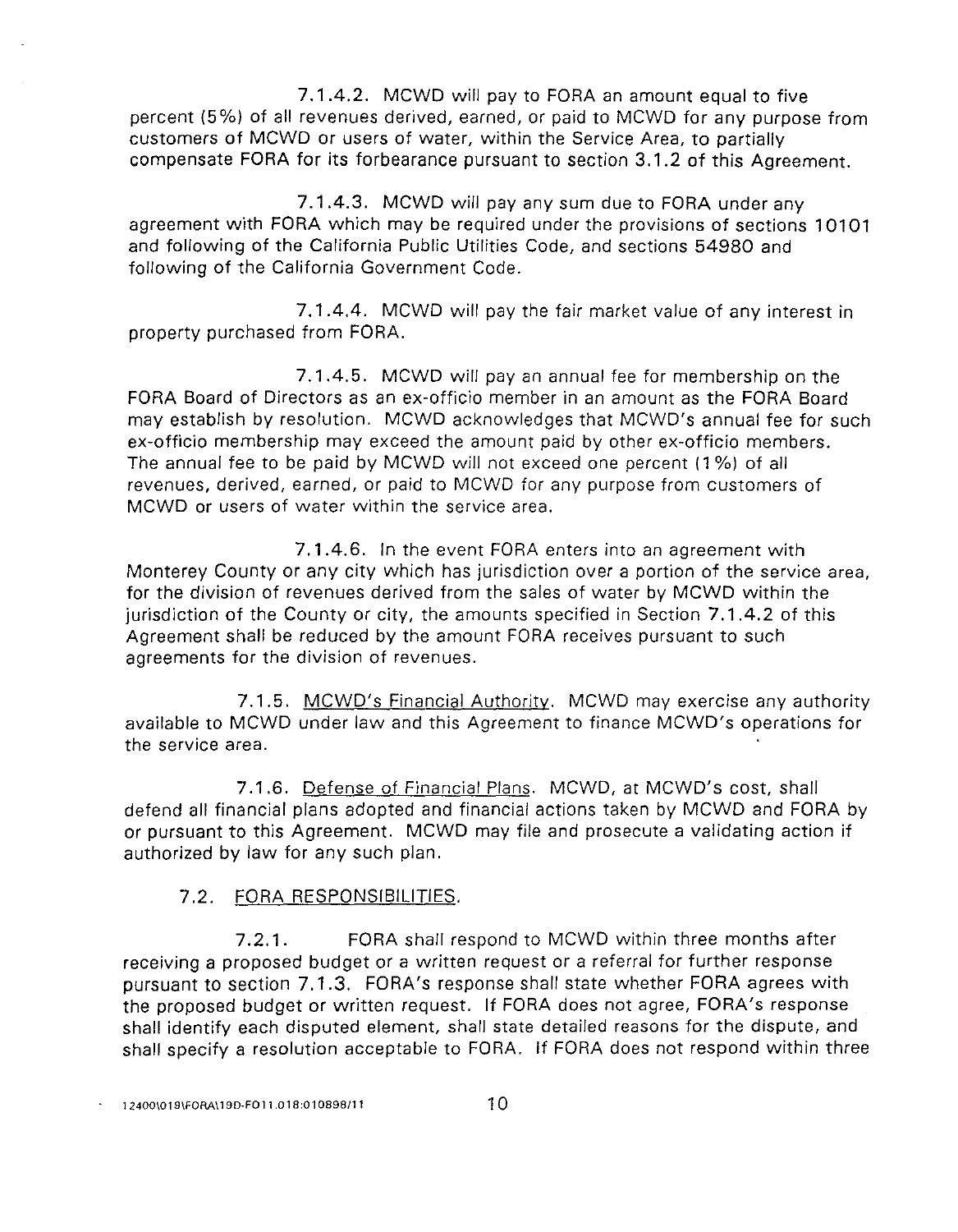months, the compensation plan contained in the latest submittal from MCWD shall be deemed adopted.

7.2.2. Nothing in this Agreement shall limit or impair FORA's ability to contract or arrange financing for construction of capital facilities.

## 7.3. JOINT RESPONSIBILITIES.

7.3.1. MCWD's Board shall adopt by resolution and FORA's Board shall adopt by ordinance, as a supplement to this Agreement, each compensation plan for MCWD determined pursuant to sections 7.1.3 and 7.2.1 of this Agreement.

7.3.2. MCWD and FORA will cooperate in reviewing and working with communications and proposals from other municipal corporations pursuant to sections 10100 and following of the Public Utilities Code and any other provisions of law dealing with water and sewer utility franchises, with the use of the public streets, ways, alleys, and places within the other municipal corporations for the provision of water and sewer services, or with compensation to a municipal corporation for services performed for another municipal or public corporation.

7 .3.3. If MCWD makes any payments to another municipal corporation the amount of such payments shall reduce any sums which such municipal corporation would otherwise receive from sales pursuant to Title 7.85 of the Government Code.

## ARTICLE 8. RISK MANAGEMENT

8.1. RISK OF LOSS. Except as otherwise provided in this Agreement, MCWD shall bear the risk of loss from its provision of services to the service area, to the same extent and in the same manner and subject to the same limitations·as with MCWD's activities within the area from which MCWD's Directors are elected. This Agreement is not intended and shall not be construed to remove any protection from liability or any procedures for claiming liability under state and federal law. Allocation of the risk from defective or inadequate facilities shall be determined in the conveyance of the facilities from the USA. To the fullest extent permitted by law, MCWD's facilities and other assets for providing water and sewer services within its jurisdictional boundaries shall not be at risk from claims based on MCWD's owning, operating, and furnishing the facilities within the service area. MCWD's risk and liability for MCWD's activities for the service area shall be limited to the value of any facilities within or for the service area, the assets in any service area accounts, and the value of insurance carried by MCWD for providing services within the service area. MCWD, with FORA's assistance, shall diligently apply for and attempt to obtain any all state and federal assistance that is available in the event of catastrophic losses to the facilities.

**12400\019\FORA\ 190-FOll .018:010898/11** 11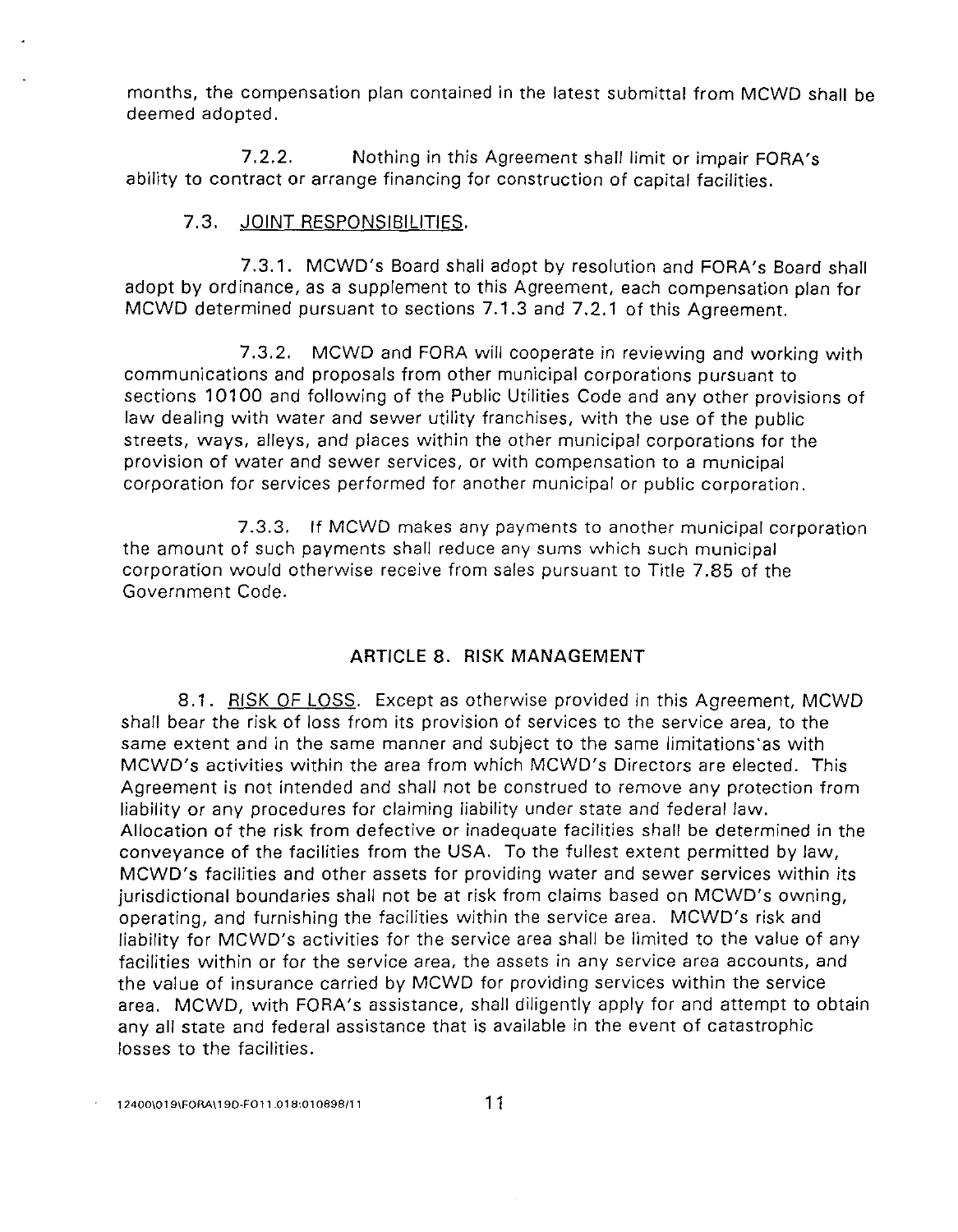8.2. INSURANCE. Throughout the term of this Agreement MCWD shall maintain insurance with coverage and limits equivalent to that maintained for MCWD's operations within its jurisdictional boundaries. The insurance shall cover the members of the Committee and shall name FORA as an additional insured.

8.3. COST OF RISK. Each compensation plan adopted for MCWD pursuant to Article 7 of this Agreement shall be adequate to pay MCWD's cost of insurance for acquiring, constructing, operating and furnishing the facilities for the service area, and to establish a prudent risk reserve for uninsured risks.

## **ARTICLE 9. EFFECTIVE DATE AND TERM**

9.1. EFFECTIVE DATE. This Agreement shall become effective when FORA and MCWD have each executed this Agreement.

9.2. FORMAL ADOPTION. FORA will adopt this Agreement by ordinance. MCWD will adopt this Agreement by resolution.

9.3. TERM. This Agreement shall have a term coincident with the legal existence of FORA, unless the USA denies MCWD's application for a public benefit conveyance. If the USA denies MCWD's application for a public benefit conveyance, the parties shall meet and confer in good faith during the 120 days immediately following the final denial to discuss possible change in terms for MCWD to acquire, construct, operate and/or furnish the facilities. If FORA and MCWD cannot agree on new terms within the 120 days, or such other additional time as may be agreed by FORA and MCWD, this Agreement shall terminate and have no further effect, and the parties thereafter shall have no further rights or obligations under this Agreement.

9.4. **EFFECT OF TERMINATION.** Upon termination of this Agreement, unless otherwise provided by this Agreement or by law or by further agreement 'of FORA and MCWD or their successors, MCWD shall own the facilities free and clear of the terms and conditions of this Agreement.

## **ARTICLE 10. GENERAL PROVISIONS**

## 10.1. DISPUTE RESOLUTION PROCEDURE.

1 0.1.1. Meet and Confer: Mediation. This section shall apply to all disputes arising under this Agreement. The Agreement Administrators designated under section 5.4 of this Agreement shall first meet and confer to resolve any dispute. Each party shall make all reasonable efforts to provide to the other party all information relevant to the dispute. If the Agreement Administrators cannot resolve the dispute within ten working days from the date of the dispute, they shall meet and

**12400\019\FORA\19D-F011.018:01089BJ11** 12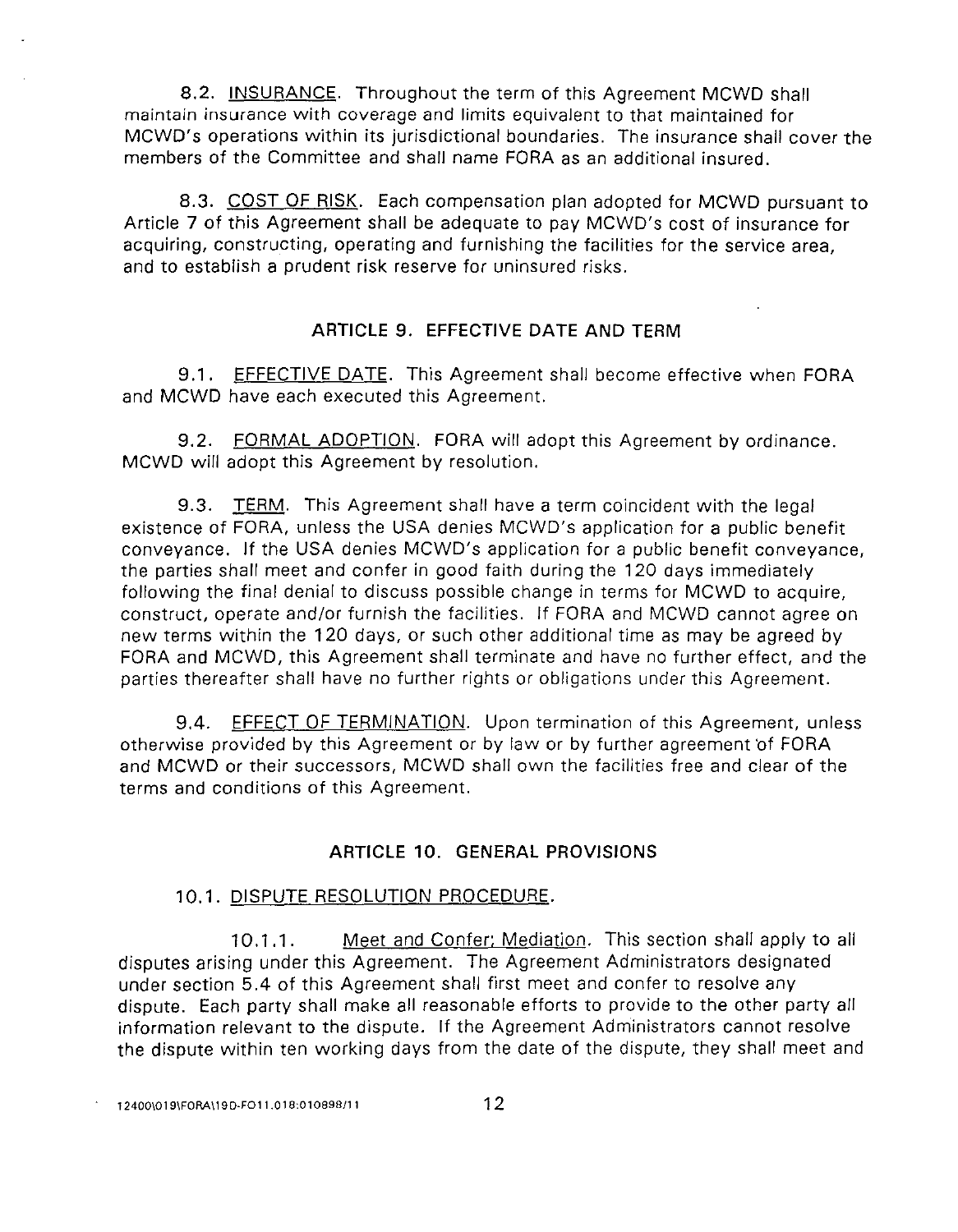confer together with the Committee. If the dispute is not resolved within another ten working days from the date of the dispute, the Agreement Administrators shall meet and confer together with a voting member of the FORA Board and a member of the MCWD Board. If the dispute is not resolved within another ten days from the date of the dispute, the parties shall mediate the dispute at the earliest possible date, with one of the persons named on Exhibit "C" to this Agreement serving as mediator. If the dispute is still not resolved, the parties may pursue any and all remedies available to them at law and equity, including declaratory relief which shall be binding on the parties.

10.1.2. Provisional Relief Available. The requirement to use the procedure specified in section 10.1.1 of this Agreement shall not prevent a party from seeking provisional relief from a court if necessary to protect the public health or safety.

**1** 0.1.3. Mediator List. Exhibit "C" to this Agreement is a list of persons both parties will accept as mediators for any dispute arising under this Agreement. If a dispute requires mediation, the parties will choose a mediator from the list by some random method, and will continue to do so until a mediator is selected who can mediate the particular dispute without delay. As a last resort, if no person named on Exhibit "C" can mediate a particular dispute without delay, the parties will ask the Presiding Judge of the Monterey County Superior Court to appoint a mediator.

10.2. WAIVER OF RIGHTS. None of the covenants or agreements herein contained can be waived except by the written consent of the waiving party.

1 0.3. SEVERABILITY. If any one or more of the covenants or agreements set forth in this Agreement on the part of the parties, or either of them, to be performed should be contrary to any provision of law or contrary to the policy of law to such extent as to be unenforceable in any court of competent jurisdiction, then such covenant or covenants, agreement or agreements, shall be null and void and shall be deemed separable from the remaining covenants and agreements and shall in no way affect the validity of this Agreement.

10.4. EXHIBITS. All exhibits referred to in this Agreement and attached to this agreement are incorporated in this Agreement by reference.

10.5. COUNTERPARTS. This Agreement may be executed in counterparts, and each fully executed counterpart shall be deemed an original document.

10.6. NOTICES. All notices, requests, consents, approvals, authorizations, agreements, or appointments hereunder shall be given in writing and addressed to the principal office of each party.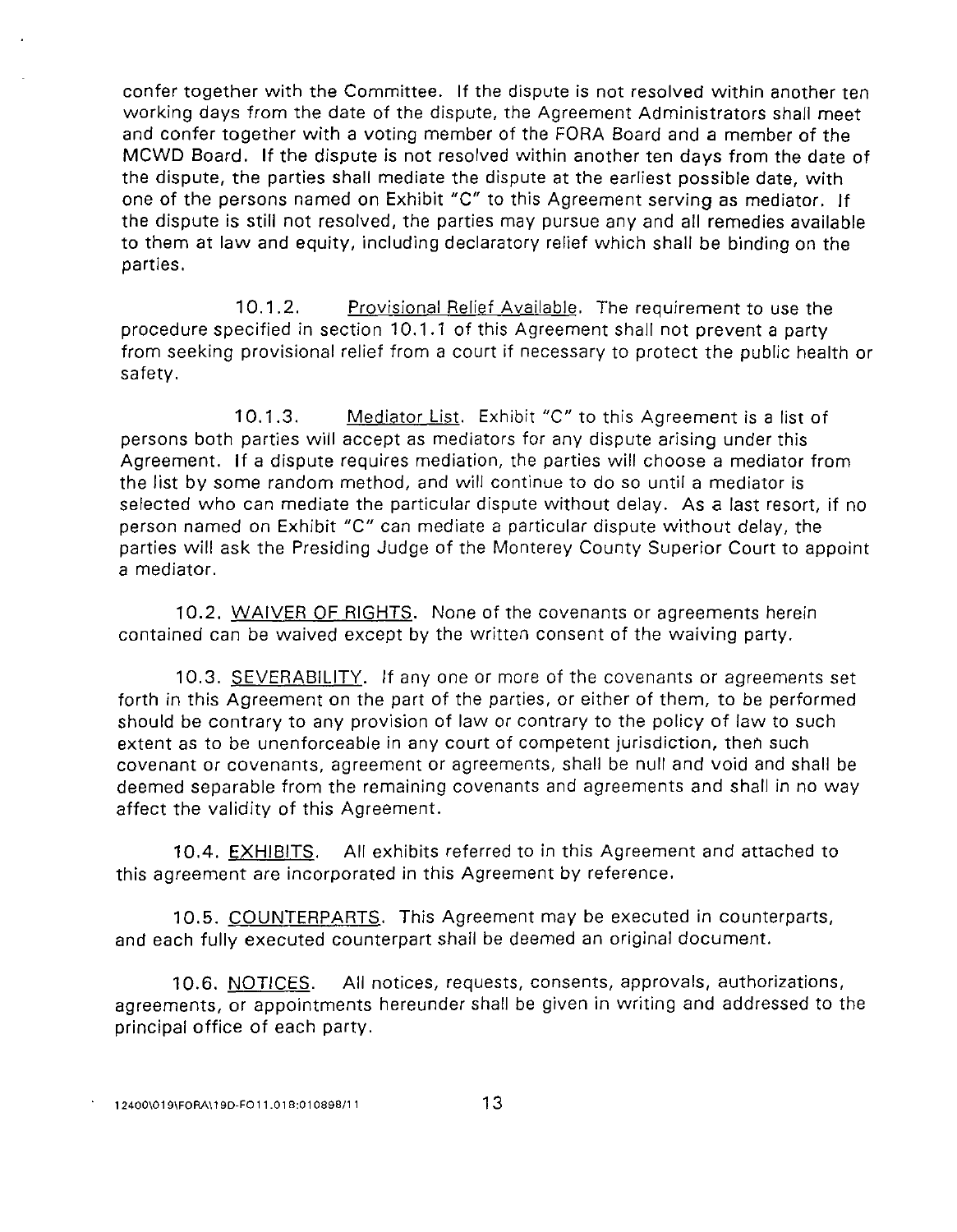10.7. AMENDMENTS. This Agreement integrates and supersedes all prior and contemporaneous agreements and understandings about MCWD's provision of the services to the Service Areas. This Agreement may not be amended without consent of the governing Boards of both parties.

10.8. SUCCESSORS. This Agreement shall bind and benefit the successors of the parties hereto.

10.9. ADDITIONAL DOCUMENTS. The parties hereto agree, upon request, to execute, acknowledge, and deliver all additional documents necessary to carry out the intent of this Agreement.

10.10. CAPTIONS. Captions of the Articles, Sections, and Paragraphs of this Agreement are for convenience and reference only and are not intended to define or limit the scope of any provision contained herein.

IN WITNESS WHEREOF, the parties hereto, by and through their respective, duly authorized representatives, have executed this Agreement on the dates indicated.

FORT ORD REUSE AUTHORITY By Chairperson, Board of Directors ATTES<sup>-</sup> /7 'enta By Dated:  $\mathcal{Y}$ Secretary MARINA COAST WATER DISTRICT **Bv** President, Board of Directors Dated:  $3/13/96$ yy ATTEST:  $\bigcup_{\alpha\in\mathbb{Z}}$ By Secrètar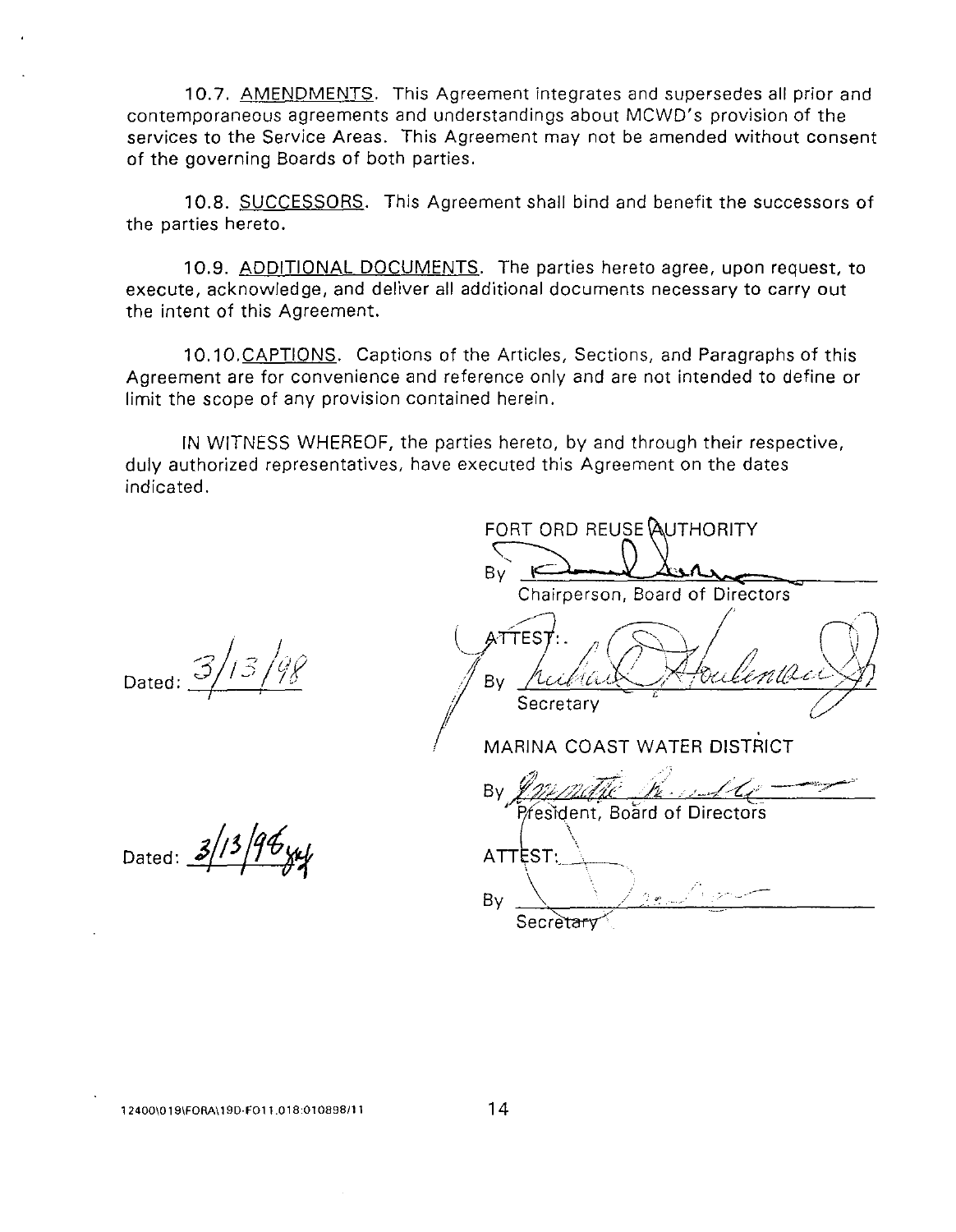## ORDINANCE NO. 98-ol

## **AN ORDINANCE OF BOARD OF DIRECTORS OF THE FORT ORO REUSE AUTHORITY APPROVING AN AGREEMENT BETWEEN MARINA COAST WATER DISTRICT AND THE FORT ORO REUSE AUTHORITY**

The Board of Directors of the Fort Ord Reuse Authority ordains as follows:

SECTION 1. The Board of Directors of the Fort Ord Reuse Authority approves an Agreement between Marina Coast Water District and the Fort Ord Reuse Authority for the operation of water and wastewater collection systems on the former Fort Ord military reservation.

SECTION 2. This ordinance shall become effective on its adoption.

**PASSED AND ADOPTED** this  $\frac{13th}{s}$  day of  $\frac{\text{February}}{\text{?}}$  199 $\frac{8}{s}$  by the following vote:

AYES: **Barlich, Albert, Vocelka, Potter, Perkins, Johnsen Jordan, Mancini, Pendergrass, Styles, Koffman, White** 

NOES: **Perrine** 

ABSENT: None

Chair of the Board of Directors

ATTEST:

Michael Houlemard Clerk of the Board Deputy F:\MSOFFICE\MHSHARE\MCWDORD.DOC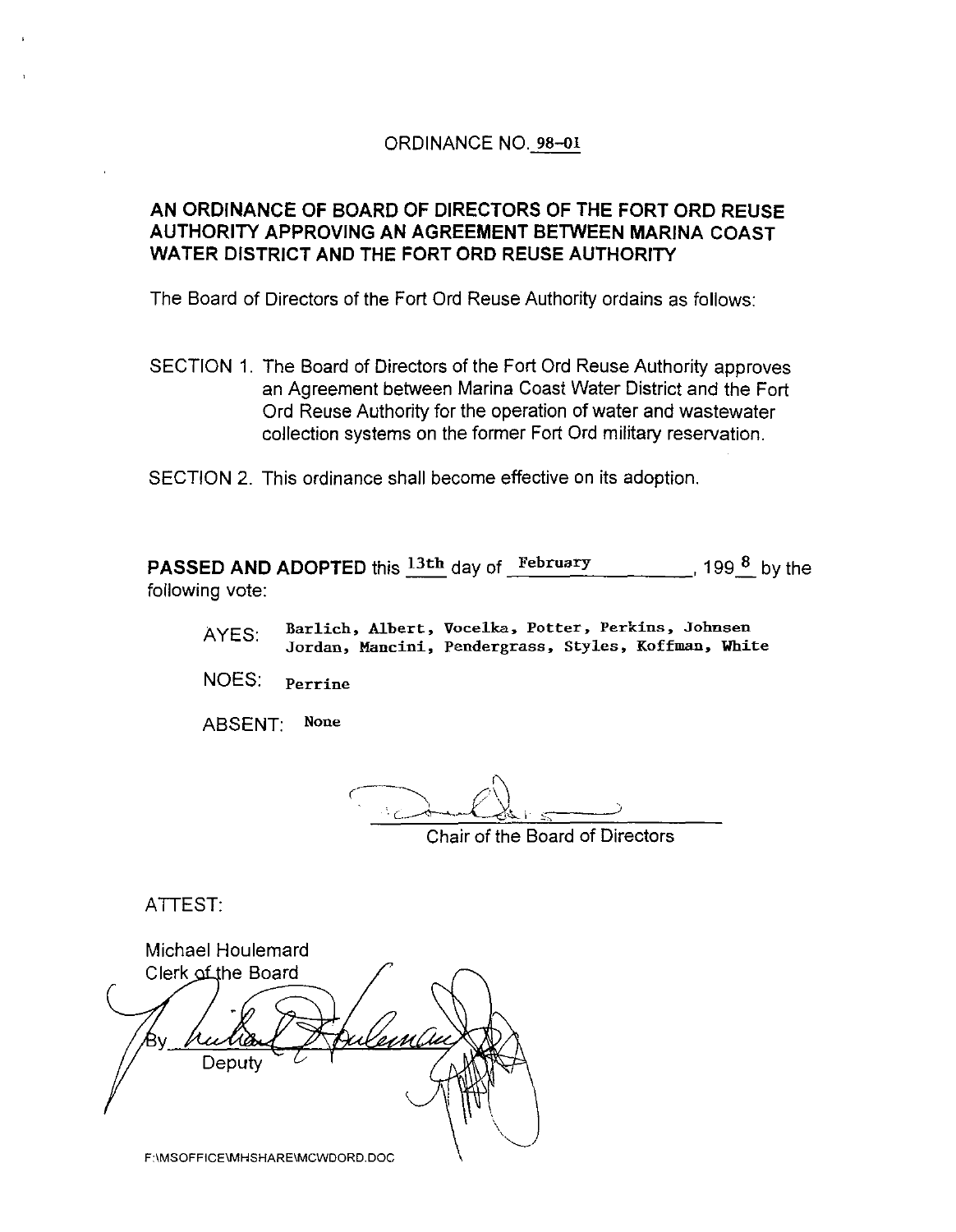# **EXHIBIT A**



 $\frac{1}{2}$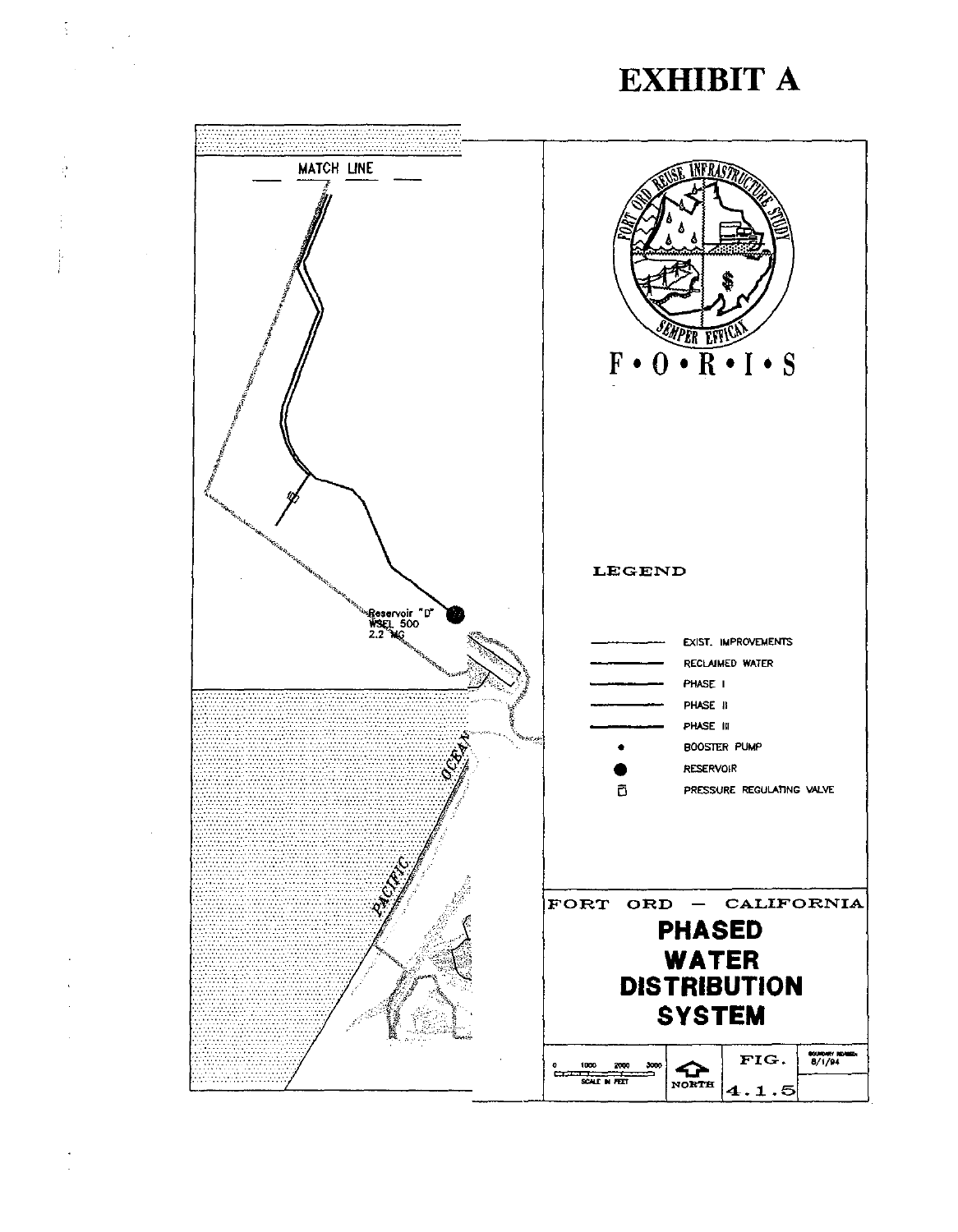## **EXHIBIT B**

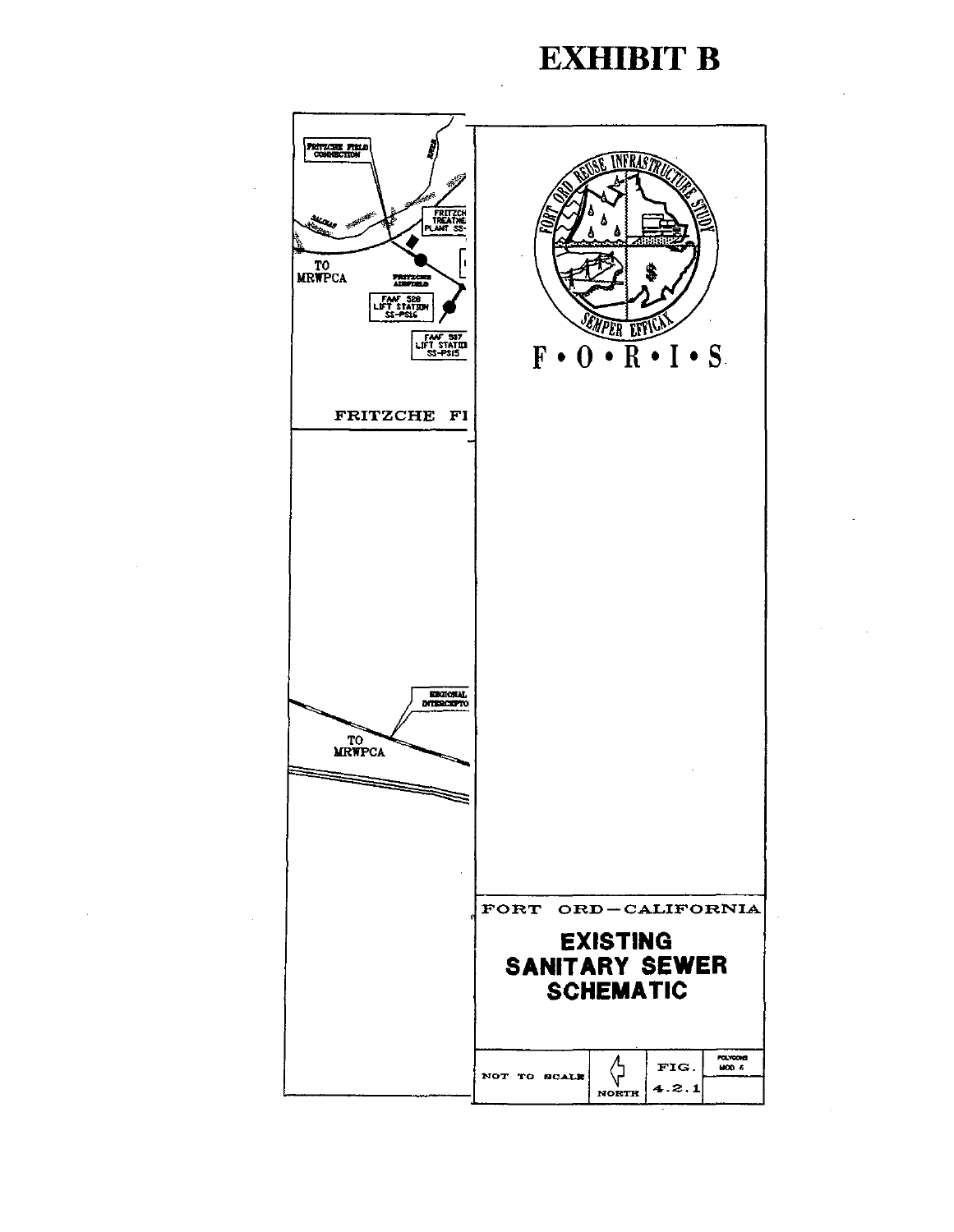## EXHIBIT C *NIEDIATORS*

 $\mathcal{L}(\mathcal{L}^{\text{max}}_{\text{max}})$  and  $\mathcal{L}^{\text{max}}_{\text{max}}$ 

Dick Milbrodt Leon Panetta Lt. Gen. Ret. James Moore Don Owen Frank Dimick John Gregg Anne Schneider

 $\ddot{\phantom{a}}$ 

·, **2400\019\FORA\19D·F011.01 8:010698/11** 

 $\bar{z}$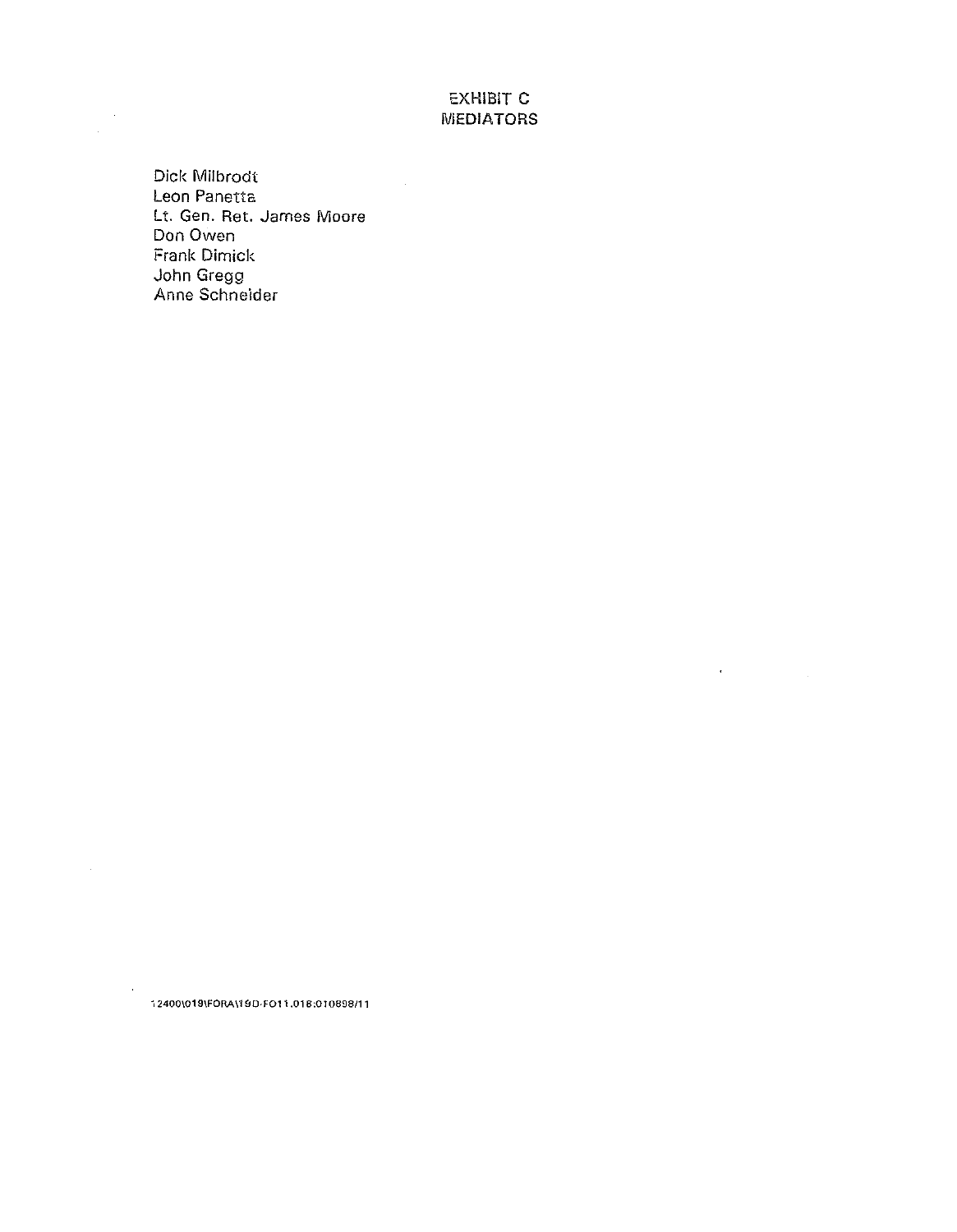*Chapter 12, added as Chapter 11, Municipal Services and Functions, by Stats.1978, c. 960, p. 2961, § 1, was renumbered Chapter 12 and amended by Stats.1980, c. 676,* § *131.* 

## § 54980. Definitions

As used in this chapter:

(a) "Legislative body" means the board of supervisors in the case of a county or a city and county, the city council or board of trustees in the case of a city, and the board of directors or other governing body in the case of a district.

(b) "Local agency" means any county, city, city and county, or public district which provides or has authority to provide or perform municipal services or functions.

(c) "Municipal services or functions" includes, but is not limited to, firefight**ing, police, ambulance, utility services, and the improvement, maintenance, <sup>i</sup>** repair, and operation of streets and highways.

(Added by Stats.\978, c. 960, p. 2121, § 1.)

#### **Historical and Statutory Notes**

**Former § 54980, added by Stats.1957, c. 4736, § 34. See Government Code§ 56000 et 1382, p. 2716, § 1, relating to district bound- seq. aries, was repealed by Stats.1965, c. 2043, p.** 

#### **Forms**

**Sec West's California Code Forms. Government.** 

#### **Law Review and Journal Commentaries**

**Decline of emergency medical services coordination in California: Why cities are at war with counties over illusory ambulance monopolies. Byron K Toma, 23 Sw.U.L.Rev. 285**  (1994).

#### **Library References**

**Munidpal Corporations** ~226. WESTLAW Topic No. 268. **C.J.S. Municipal Corporations§ 976 et seq.** 

#### **Notes of Decisions**

**Paramedics 1** 

**1. Paramedics** 

 $\frac{1}{2}$ ·I :;

**lance services was immune from antitrust liability under the state action doctrine, provision of emergency service is a traditional municipal function. Mercy-Peninsula Ambulance, Inc. v.**  San Mateo County, N.D.Cal.1984, 592 F.Supp. **956, arfinned 791 F.2d 755.** 

**For purposes of determining whether county's program of certifying paramedics for ambu-**

#### § 54981. Contracts for municipal services

The legislative body of any local agency may contract with any other local agency for the performance by the latter of municipal services or functions within the territory of the former.

(Added by Stats.1978, c. 960, p. 2121, § 1.)

190

#### MUNICIPAL SERVICES ! **Div.** *2*

H **Fonner § 54981, added bv** <sup>~</sup> 1382, **p. 2716**, § 1, relating to aries, was repealed by Stats.19

## § 54981.7. Indian trib **tion** servi

A city or county may ent county to provide fire p **services for the Indian tri**  lands and territory adjacer be construed to alter or jurisdiction in Indian land:

(Added by Stats.1996, c. 1085

## § 54982. Consideration

Any agreement entered **consideration.** 

(Added by Stats.\978. c. 960,

Former § 54982, added by **1382, p. 2716,** § I, **relating to aries, was repealed by Stats.l'** 

## § 54983. Construction

**Authority for entering**  construed as supplemen agencies to enter into ag functions and shall not t local agency to enter into or functions which it is  $r$ account limit applicabl<

.. The amendments to t shall not apply to any ag **current term of any se**  entered into prior to tha , (Added by Stats.1978, c. *9t* 

**Former § 54983, added 1382, p. 2716, § l, relating aries, was repealed by Stats r.**  ij.;

...

 $\lambda$ š.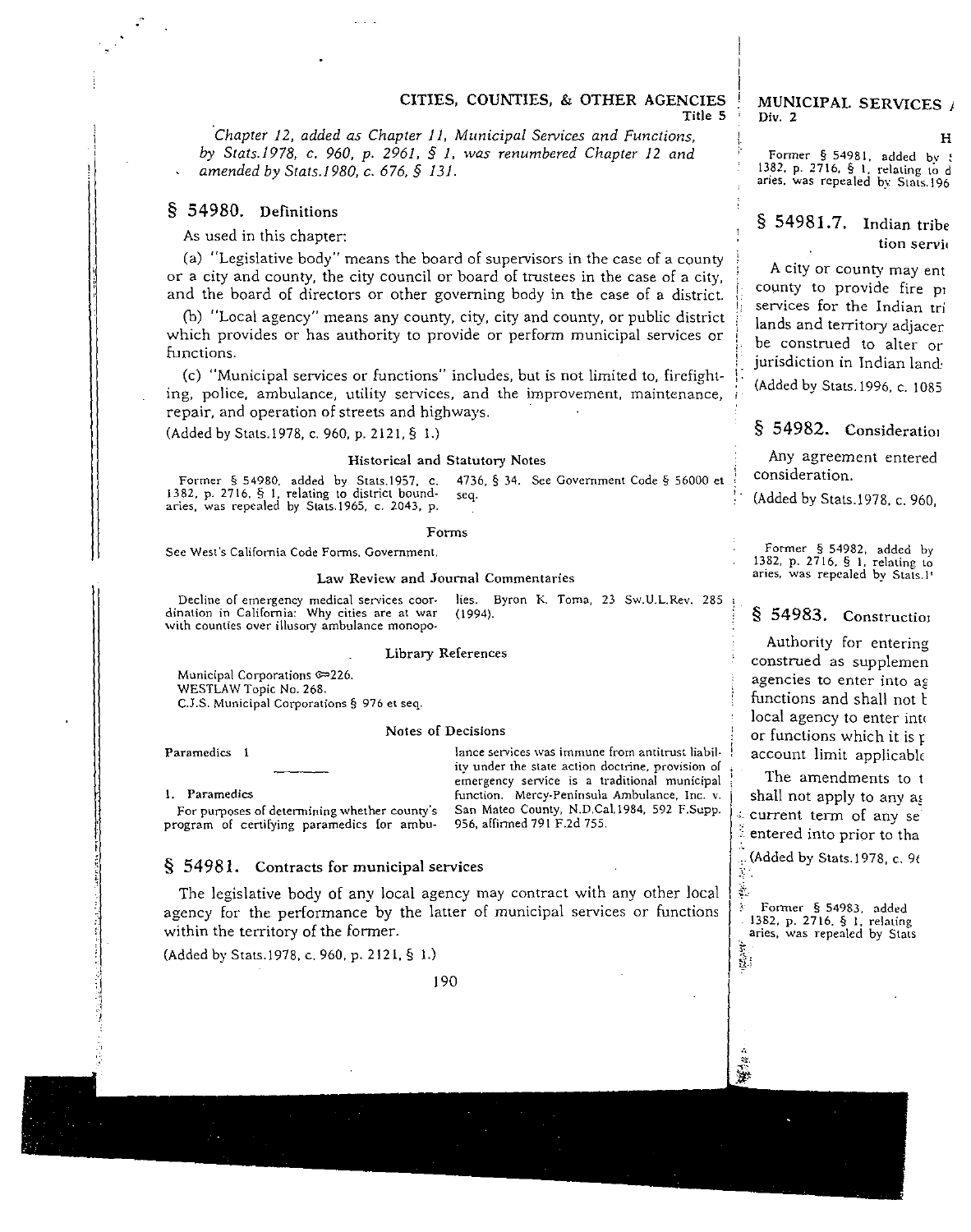ES, & OTHER AGENCIES Title 5 Services and Functions,

~

.. ..

~-'

*nbered Chapter 12 and* 

sors in the case of a county JS~ees **in the case of a city,**  y in the case of a district. d county, or public district **Jrm municipal services or** 

is not limited to, firefight**tprovement, maintenance**  '

*e* **Government Code** *§* **56000 et** 

**•ries** 

 $\cdot$ 

**Toma, 23 Sw.U.L.Rev. 285** 

immune from antitrust liabilaction doctrine, provision of : ·~ **a traditional municipal**  'eninsula Ambulance, Inc. v. · N.D.Cal.1984, 592 F.Supp.<br><sup>?</sup> 2d 755.

t with any other local **services or functions** 

#### MUNICIPAL SERVICES AND FUNCTIONS Div. 2

#### **Historical and Statutory Notes**

**Former § 54981, added by Stats.l957, c. 4736, § 34. See Government Code§ 56000 et**  1382, p. 2716, § 1, relating to district boundaries, was repealed by Stats.1965. c. 2043, p.

#### § 54981.7. Indian tribes; fire protection services; police or sheriff protec**tion services**

*A* city or county may enter into a contract with an Indian tribe for the city or county to provide fire protection services and police or sheriff protection services for the Indian tribe either solely on Indian lands, or on the Indian lands and territory adjacent to those Indian lands. Nothing in this section shall be construed to alter or affect federal Public Law 280, relating to state jurisdiction in Indian lands.

(Added by Stats.1996, c. 1085 (A.B.1762), § 1.)

#### § 54982. Consideration

Any agreement entered into pursuant to this chapter shall be for valuable **consideration.** 

(Added by Stats.1978, c. 960, p. 2121, § 1.)

#### **Historical and Statutory Notes**

**Former § 54982, added by Stats.l957, c. 4736, § 34. See Government Code§ 56000 et 1382, p. 2716, § 1, relating to district bound- seq.**  aries, was repealed by Stats.1965, c. 2043, p.

#### § 54983. Construction of authority granted

Authority for entering into agreements pursuant to this chapter shall be construed as supplementing existing authority for legislative bodies of local agencies to enter into agreements for the providing of municipal services and functions and shall not be construed as authorizing the legislative body of any local agency to enter into an agreement for the providing of municipal services or functions which it is prohibited to provide by law or which exceeds the force account limit applicable to the local agency contracting to receive services.

The amendments to this section which become effective January I, 1981, shall not apply to any agreement which was made prior to that date nor to the current term of any self-renewing or renewable agreement which had been entered into prior to that date.

(Added by Stats.1978, c. 960, p. 2121. § I. Amended by Stats.1980. c. 398, p. 781, § !.)

#### **Historical and Statutory Notes**

Former § 54983, added by Stats.1957, c. 4736, § 34. See Government Code § 56000 et **1382. p. 2716. § 1. relating to district bound- seq. aries, was repealed by Stats.1965, c. 2043, p.**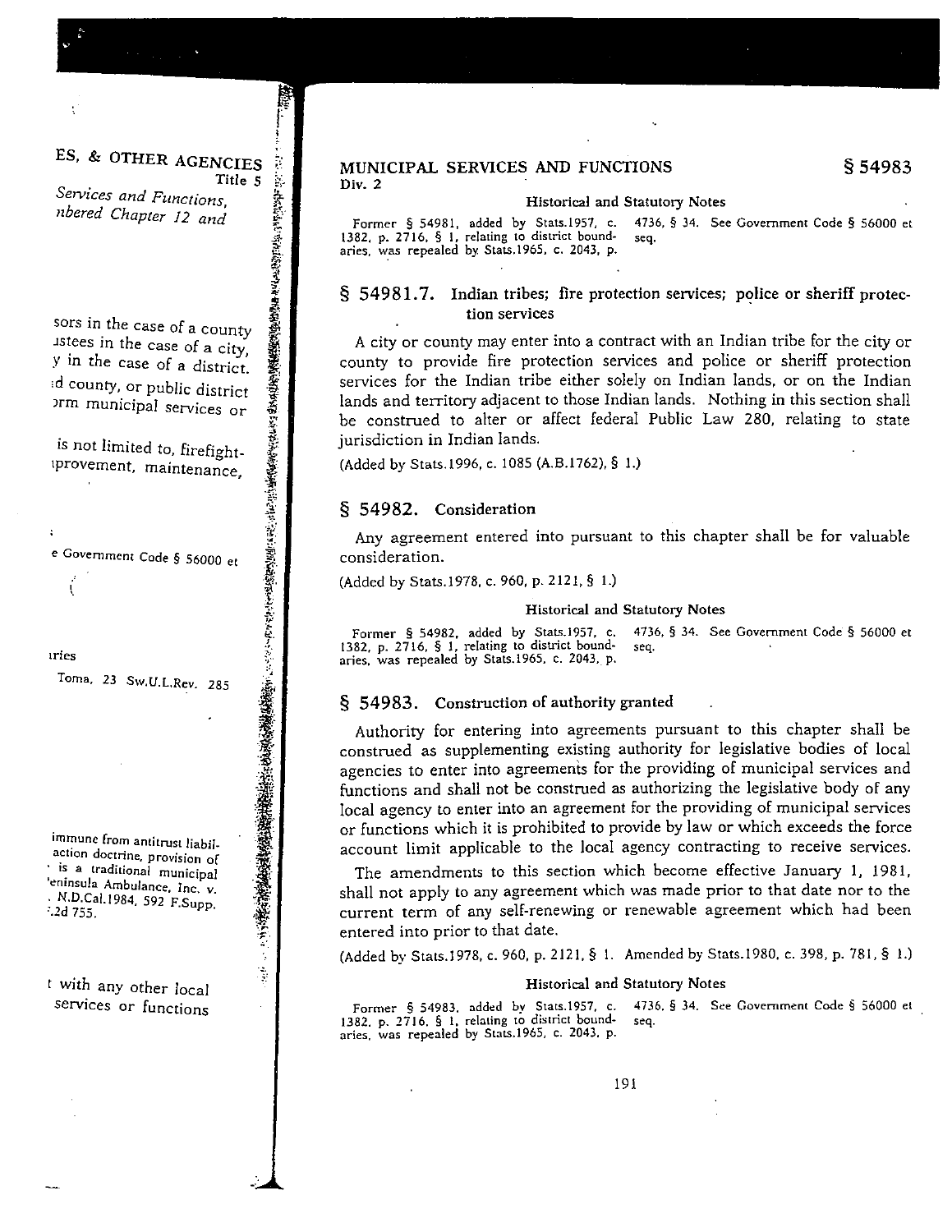#### GOVERNMENT CODE SECTION 67679(a)(1)

## **GOVERNMENT CODE**

← this n. se  $\mathsf{n}$ 

T CODE

zency with ermits and paragraph Under no

 $\ddotsc$ 

nt with the

ur units on

dences not

r expansion

lity nnec-

r change to onable costs

> $\sim 1$ وللمراجع of its

 $-$ the

disposition

ale of t  $1, 2$ <sup> $*$ </sup> rided in this. nert" within that is 10. t value or at ise to civilian ly satisfy all the use and  $\cdot$ all follow the : pursuant to th and Safety,

s section and a reasonable tion over the : ity except for nt, servicing, e made to the ..

o this section o rogonable  $r$  as a it or the sale. nents made to : net proceeds ind 60 percent 电电

of the proceeds shall be retained by the board to help finance its responsibilities for the reuse of Fort Ord, unless otherwise agreed upon by the city or county with jurisdiction over the property and the board.

(3) The board shall transfer or lease all real or personal property received pursuant to this section and which is intended for public utility use within a reasonable period of time, consistent with the orderly and economical provision of utility services to the area of Fort Ord, under terms and conditions the board may determine.

(4) Notwithstanding any other paragraph of this subdivision, the board may retain real or personal property received pursuant to this section as long as both of the following occur:

(i) The board determines that retention of the property is necessary or convenient to carrying out the authority's responsibilities pursuant to law.

(ii) The board determines that its retention of the property will not cause significant financial hardship to the city or county with jurisdiction over the property.

(c) The board may mediate and resolve conflicts between local agencies concerning the uses of federal land to be transferred for public benefit purposes or other uses.

(d) The provisions of this title shall not preclude negotiations between the federal government and any local telecommunication, water, gas, electric, or cable provider for the transfer to any \* \* \* utility or provider of federally owned distribution systems and related facilities serving Fort Ord.

\* \* \*(e) This title shall not be construed to limit the rights of the California State University or the University of California to acquire, hold, and use real property at Fort Ord, including locating or developing educationally related or research oriented facilities on this property.

(f) Except for property transferred to the California State University, or to the University of California, and that is used for educational or research purposes, and except for property transferred to the California Department of Parks and Recreation, all property transferred from the federal government to any user or purchaser, whether public or private, shall be used only in a manner consistent with the plan adopted or revised pursuant to Section 67675.

(Added by Stats.1994, c. 64 (S.B.899), § 1, eff. May 9, 1994. Amended by Stats.1994, c. 1169 (S.B.1600),  $\S$  2.)

#### Historical and Statutory Notes

1994 Legislation

The 1994 amendment of this section by c. 1169 (S.B. 1600) explicitly amended the 1994 addition of this section by c. 64 (S.B.899).

§ 67679. Basewide public capital facilities; identification; financing and construction; identification of significant local public capital facilities; construction or improvement; exceptions; assessments; financing districts; development fees

(a)(1) The board shall identify those basewide public capital facilities described in the Fort Ord Reuse Plan, including, but not limited to, roads, freeway ramps, air transportation facilities, and freight hauling and handling facilities; sewage and water conveyance and treatment facilities; school, library, and other educational facilities; and recreational facilities, that serve residents or will serve future residents of the base territory and could most efficiently or conveniently be planned, negotiated, financed, \* \* \* constructed, or repaired, remodeled, or replaced by the board to further the integrated future use of the base. The board shall undertake to plan for and arrange the provision of those facilities, including arranging for their financing and construction or repair, remodeling, or replacement. The board may plan, design, construct, repair, remodel, or replace and finance these public capital facilities, or delegate any of those powers to one or more member agencies. Notwithstanding any other provision of law, no permit or permission of any kind from any city or county shall be required for any project undertaken by the board pursuant to this section. **Taracterize** 

(2) The board shall identify significant local public capital facilities, as distinguished from the basewide public capital facilities identified in the paragraph (1) which are described in the Fort Ord Reuse Plan. Local public capital facilities shall be the responsibility of the city or county with land use jurisdiction or the redevelopment agency if the facilities are located within an established project area and the board of the redevelopment agency determines that it will assume responsibility.

(3) The board may construct or otherwise act to improve a local public capital facility only with the consent of the city or county with land use authority over the area where the facility is or will be located.

Additions or changes indicated by underline; deletions by asterisks \* \* \* nnnng &  $270$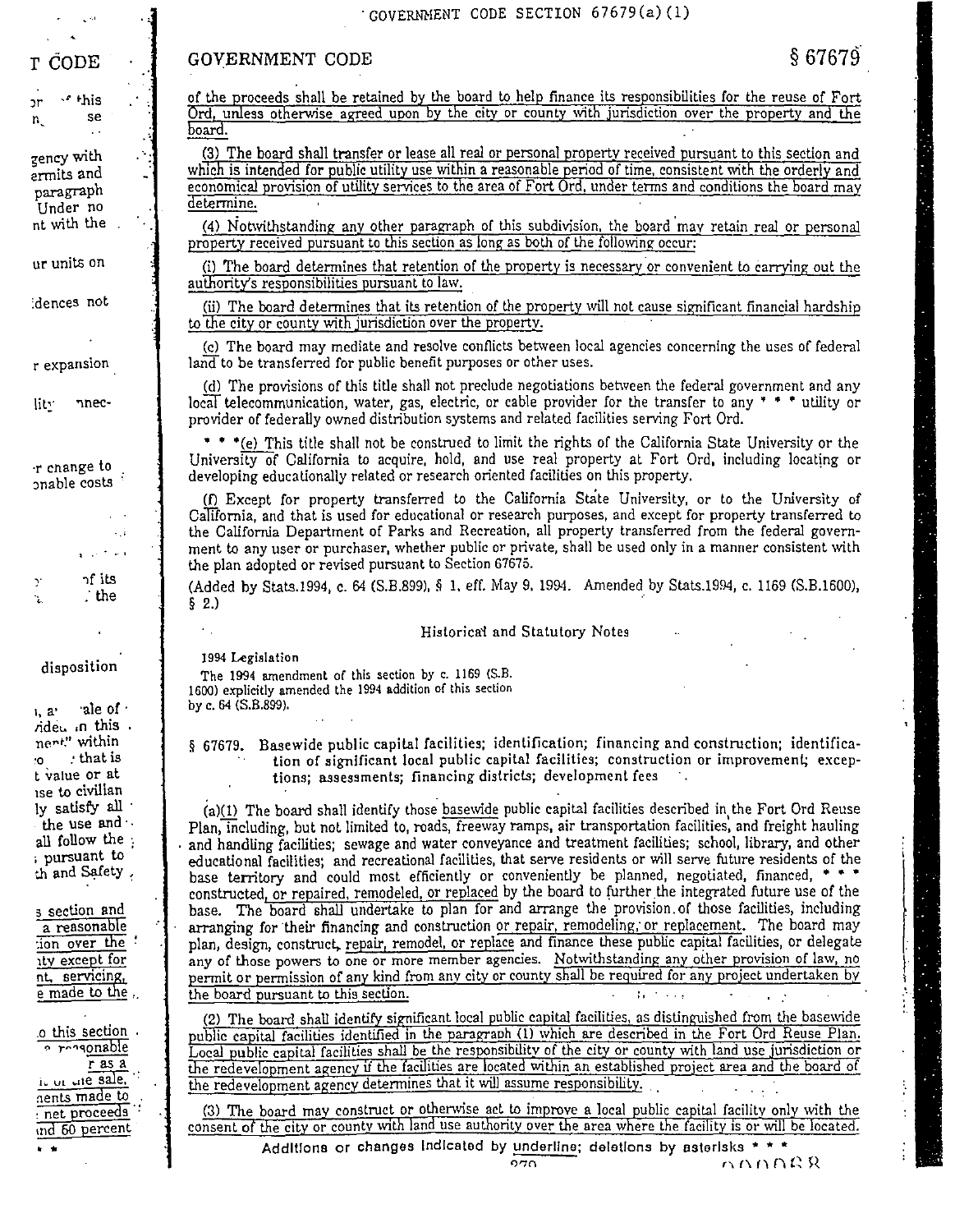A city or county or a local redevelopment agency may construct or otherwise act to improve a basewide public capital facility only with the consent of the board.

(b) If all or any portion of the Fritzsche Army Air Field is transferred to the City of Marina, the board shall not consider those portions of the air field that continue to be used as an airport to be basewide capital facilities, except with the consent of the legislative body of the city. If all or any portion of the two Army golf courses within the territory of Seaside are transferred to the City of Seaside, the board shall not consider those portions of the golf courses that continue in use as golf courses to be basewide capital facilities, except with the consent of the legislative body of the city.

(c) The board may seek state and federal grants and loans or other assistance to help fund public facilities. · ·· · . · · ·. . . .

(d) The board may, in any year, levy assessments, reassessments, or special taxes and issue bonds to finance these basewide public facilities in accordance with, and pursuant to, any of the following:.

(1) The Improvement Act of ·1911 (Division 7 (commencing with Section 5000) of the Streets and Highways Code).

(2) The Improvement Bond Act of 1915 (Division 10 (commencing with Section 8500) of the Streets and Highways Code).

(3) The Municipal Improvement Act of 1913 (Division 12 (commencing with Section 10000) of the Streets and Highways Code).

(4) The Benefit Assessment Act of 1982 (Chapter 6.4 (commencing \vith Section 54703)).

(5) The Landscape and Lighting Act of 1972 (Part 2 (commencing with Section 22500) of Division 15 of the Streets and Highways Code).

(6) The Integrated Financing District Act (Chapter 1.5 (commencing \vith. Section 53175) of Division 2 of Title 5).

(7) The Mello-Roos Community Facilities Act of 1982 (Chapter 2.5 (commencing \vith Section 5331i) ·of Part 1 of Division 2 of Title 5).

(8) The Infrastructure Financing District Act (Chapter 2.8 (commencing with Section 53395) of Division 2.of Title 5).

(9) The Marks-Roos Local Bond Pooling Act of 1985 (Article 4 (commencing \vith Section 6584) of Chapter 5 of Division 7 of Title 1).

(10) The Revenue Bond Act of 1941 (Chapter 6 (commencing with Section 54300) of Division 2 of Title 5).

(11) Fire suppression assessments levied pursuant to Article 3.6 (commencing with Section 50078) of Chapter 1 of Part 1 of Division 1 of Title 5.

(12) The Habitat Maintenance Funding Act (Chapter 11 (commencing \Vith Section 2900) of Division 3 of the Fish and Game Code). · ·

Notwithstanding any other provision of law, the board may create any of these financing districts within the area of Fort Ord to finance basewide public facilities without the consent of any city or county. In' addition, until January 1, 2000, the board may, but is not obligated to create, within the area of Fort Ord, any of these financing districts which authorize financing for public services and mav levy authorized **assessments or spedal taxes in order to pass through funding for these services to the local agencies.**  Notwithstanding any other provision of law, no city or county with jurisdiction over any area of the base, whether now or in the future, shall create any land-based financing district or levy any assessment or tax secured by a lien on real property within the area of the base without the consent of the board, except that the city or county may create these financing districts for the purposes and subject to any financing limitations that may be specified in the capital improvement program prepared pursuant to Section 67675.

(e) The board may levy development fees on development projects within the area of the base. Any development fees shall comply with the requirements of Chapter 5 (commencing with Section 66000) of Division l.of Title 5. No local agency shall issue any building permit for any development within the area of Fort Ord until the board has certified that all development fees that it has levied with respect to the development project have been paid or otherwise satisfied.  $\therefore$  ...  $\therefore$ 

(Added by Stats.1994, c. 64 (S.B.899), § 1, eff. May 9, 1994. Amended by Stats.1994, c. 1169 (S.B.1600), § 3.).

Additions or changes indicated by underline; deletions by asterisks \* \* \*  $\cap$  () ()  $0.69$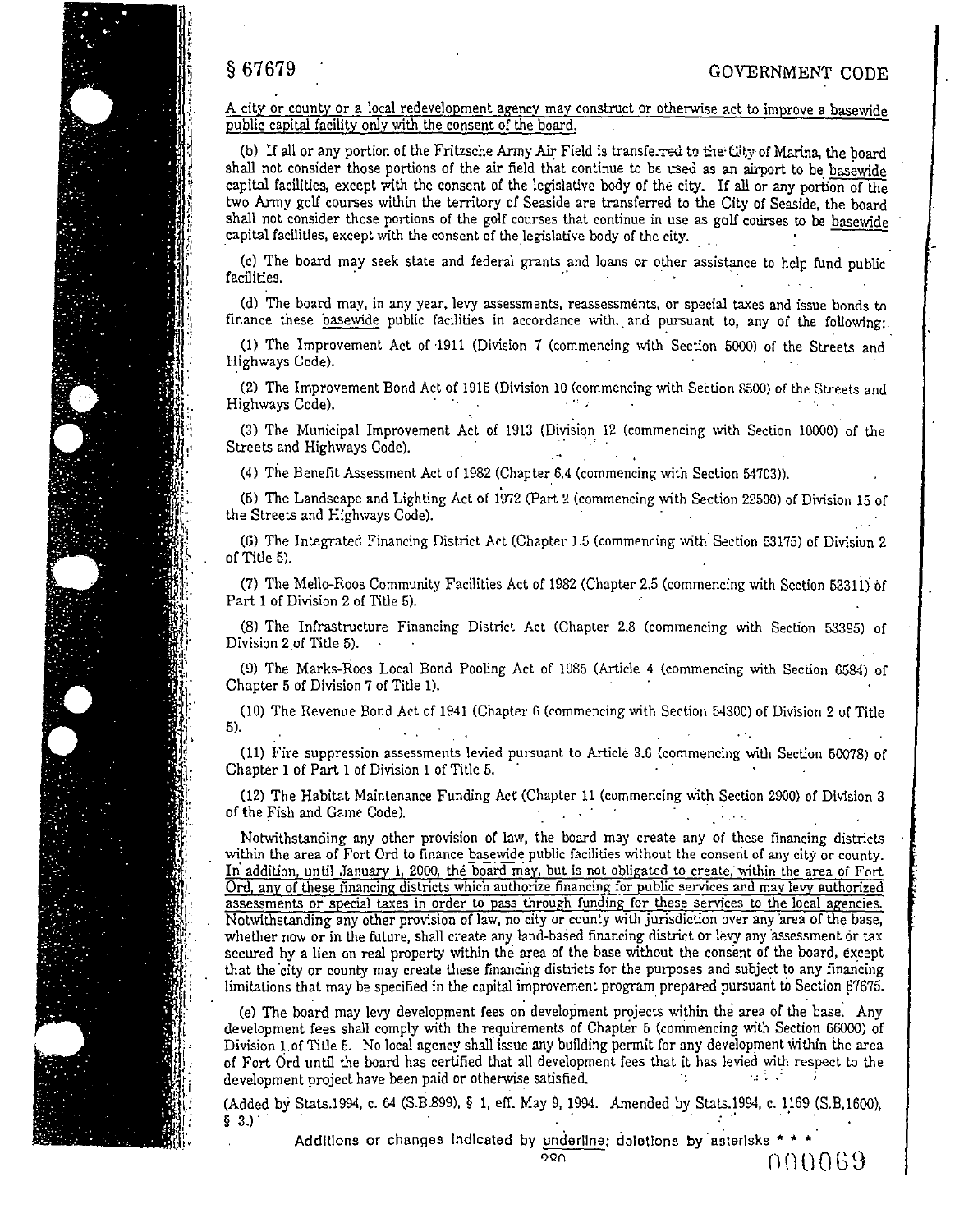## EXHIBIT "E"

## CALIFORNIA PUBLIC UTILITIES CODE SELECTED SECTIONS

## § 10101. Powers of municipality

There is granted to every municipal corporation of the State the right to construct, operate, and maintain water and gas pipes, mains and conduits, electric light and power lines, telephone and telegraph lines, sewers and sewer mains, all with the necessary appurtenances, across, along, in, under, over, or upon any road, street, alley, avenue or highway, and across, under, or over any railway, canal, ditch, or flume which the route of such works intersects, crosses, or runs along, in such manner as to afford security for life and property.

## § 10102. Restoration

A municipal corporation exercising its rights under this article shall restore the road, street, alley, avenue, highway, canal, ditch, or flume so used to its former state of usefulness as nearly as may be, and shall locate its use so as to interfere as little as possible, with other existing uses of a road, street, alley, avenue, highway, canal, ditch, or flume.

### § 10103. Agreement of other municipality

Before any municipal corporation uses any street, alley, avenue, or highway within any other municipal corporation, it shall request the municipal corporation in which the street, alley, avenue, or highway is situated to agree with it upon the location of the use and the terms and conditions to which the use shall be subject.

## § 10104. Action to establish terms and conditions of use

If the two municipal corporations are unable to agree on the terms and conditions and location of a use within three months after a proposal to do so, the municipal corporation proposing to use a street, alley, avenue, or highway may bring an action in the superior court of the county in which the street, alley, avenue, or highway is situated against the other municipal corporation to have the terms and conditions and location determined. The superior court may determine and adjudicate the terms and conditions to which the use of the street, avenue, alley, or highway shall be subject, and the location thereof, and upon the making of the final judgment the municipal corporation desiring to do so may enter and use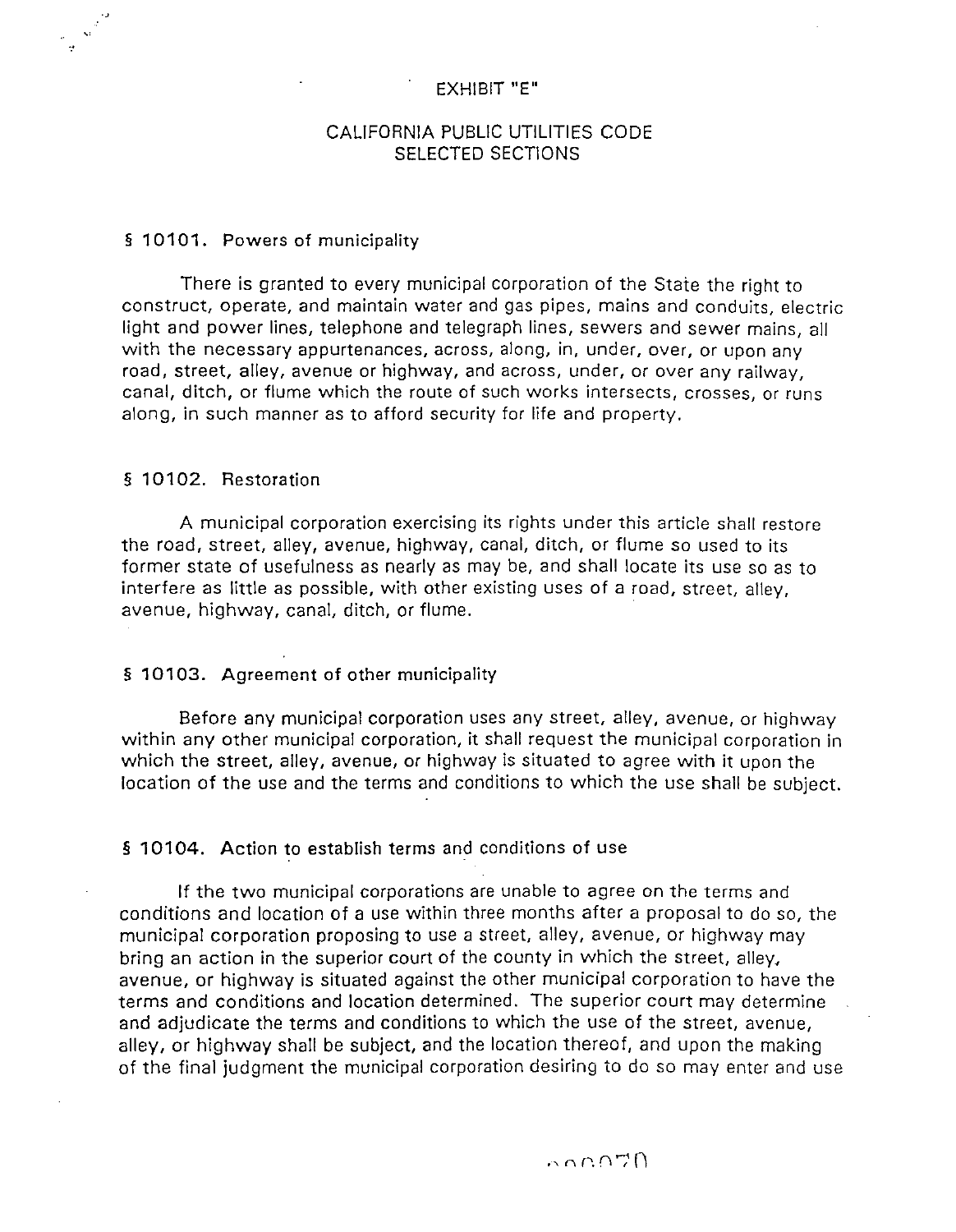the street, alley, avenue, or highway upon the terms and conditions and at the location specified in the judgment.

## § **10105.** Unincorporated territory

 $\label{eq:2} \omega = \Delta \sigma^{\frac{1}{2}}$ 

A grant of authority from or agreement with another municipality is not necessary in any case where the street, alley, avenue, or highway, or portion thereof, proposed to be used is a necessary or convenient part of the route of the proposed works and at the time construction was commenced or the plans adopted was located in unincorporated territory. This section is not applicable if the street, alley, avenue, or highway, or portion thereof, was located in incorporated territory prior to May 5, 1933.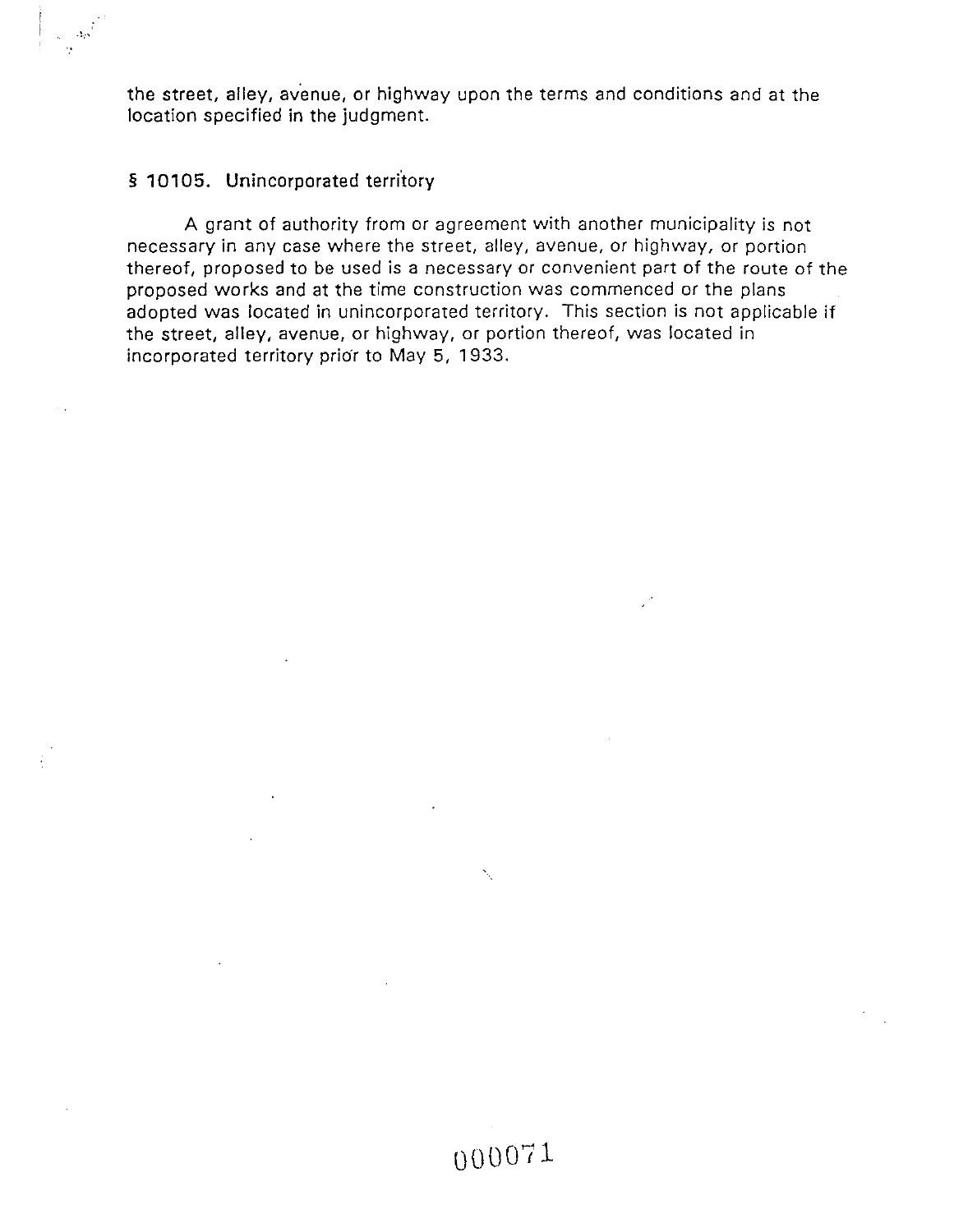## MEMORANDUM OF UNDERSTANDING

## DEPARTMENT OF THE ARMY AND MONTEREY REGIONAl WATER POLLUTION CONTROL AGENCY

## Background, Purpose and Scope

- 1. Contract No. DAKF03-83-C-0527 between the Department of the Army (DOA) and Monterey Regional Water Pollution Control Agency (MRWPCA) provides for wastewater treatment utiiity services for the Army Garrison at Fort Ord.
	- a. The contract specifications provide, among other things, for the receipt, transport and treatment of up to 3.3 million gallons per day (MGD) of wastewater from Fort Ord.
	- b. The DOA has rights to 3.3 MGD (average dry weather flow) of prepaid wastewater treatment capacity. Under these rights, the DOA is not liable for otherwise applicable connection charges as long as the 3.3 MGD flow level is not exceeded.
- 2. Wastewater treatment utility service rates for Presidio of Monterey Annex (POMA) are currently developed on a contract formula that utilizes measured wastewater flows and strengths from the former Fort Ord to allocate appropriate elements of MRWPCA 's cost of service. The cost of service basis for the current service rates excludes the following cost elements:

. '

- a. MRWPCA debt service, for the MRWPCA's 1984/85 revenue bonds (referred to now as the 1996 Refunded Bonds), which were used to finance MRWPCA's regional wastewater treatment facilities. The revenus bonds are expected to be paid off during FY 1999/00.
- b. Equalization, which reflects payments to participating jurisdictions for the cost of their abandoned wastewater facilities. Equalization payments are expected to be paid off during FY 2003/04.
- c. Infiltration and inflow (1&1), which reflects the cost to transport, treat, and dispose of 1&1. The cost is excluded because flows from the former Fort Ord are measured after 1&1 is incurred.
- 3. MRWPCA's standard wastewater treatment service rates are reflected in Ordinance 81·1 (as amended), which is titled "An Ordinance Establishing Sewer Service User Charges and Connection Fees, and Providing for the Billing, Payment and Collection of Same."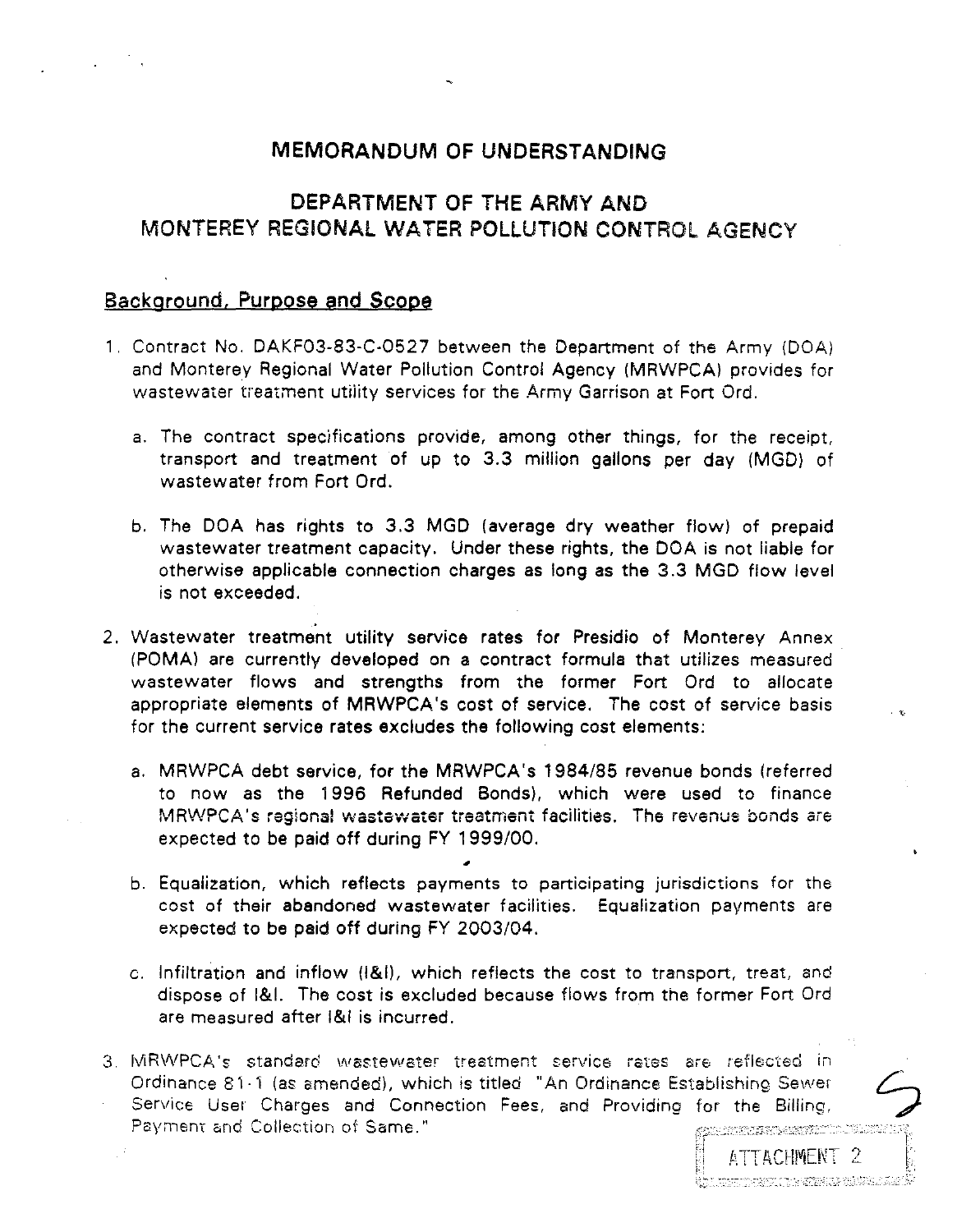Memorandum of Understanding DOA **and** MRWPCA June 1998 Page 5

Concurred to this  $22^{nd}$  day of June 1998, by:

de GC  $\Lambda$ 

On Behalf of the Department of the Army

 $\mathbb{Z}^2$  $\cancel{\mathcal{O}r}$  Behalf of the

 $\angle$  Monterey Regional Water Pollution Control Agency

**e :fortord/finalmou 798 .doc**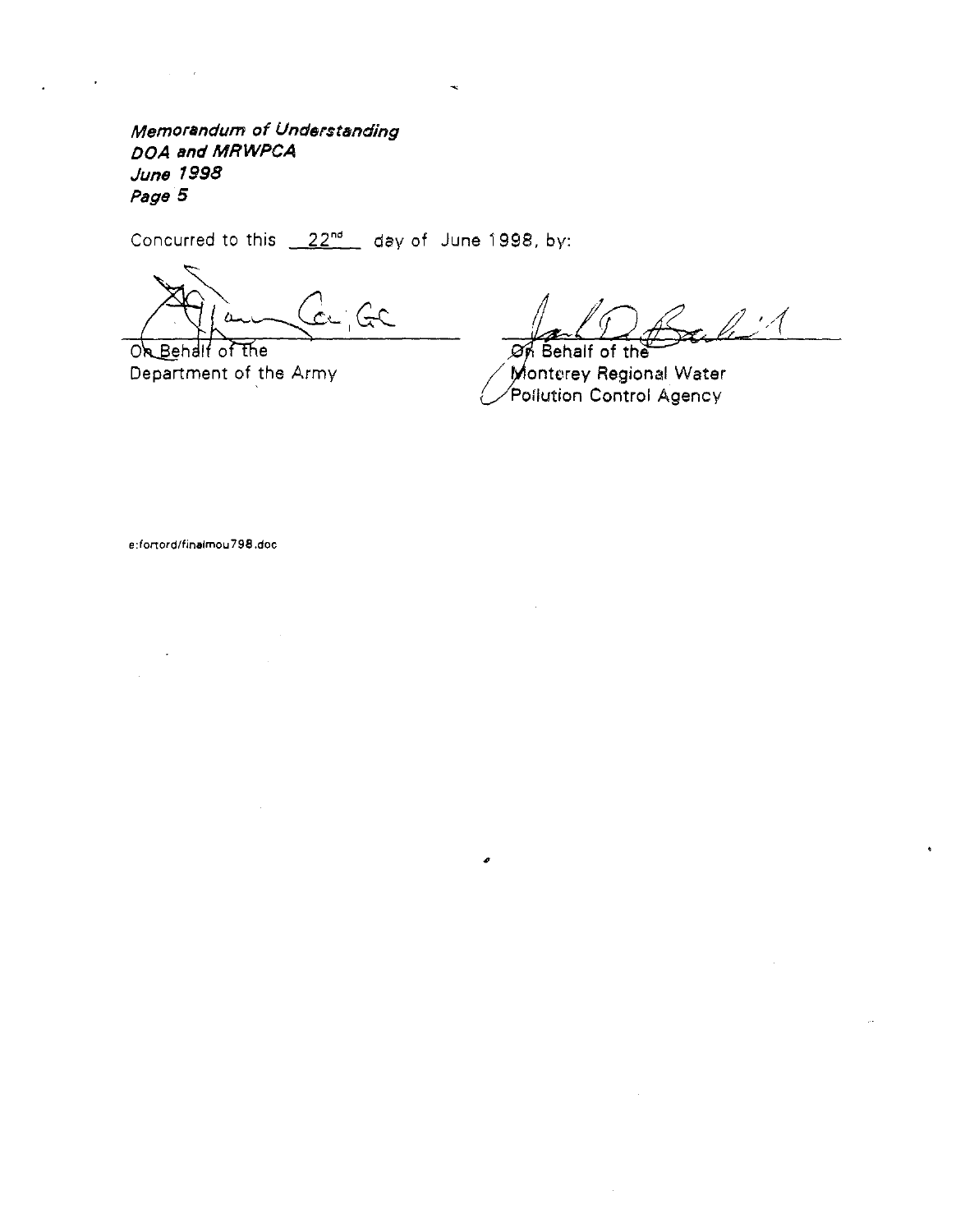|                                                                                                                                                                                                                                                                                                                                                                                                                                                |                                                                                            |            |                                                     | hue <u>ur</u> |    |                                      | 89. G                                                      |                        |
|------------------------------------------------------------------------------------------------------------------------------------------------------------------------------------------------------------------------------------------------------------------------------------------------------------------------------------------------------------------------------------------------------------------------------------------------|--------------------------------------------------------------------------------------------|------------|-----------------------------------------------------|---------------|----|--------------------------------------|------------------------------------------------------------|------------------------|
| <b>ALAHUKKIPKEFSELTERIATEK,  ODIFICATION OF CONTRACT</b>                                                                                                                                                                                                                                                                                                                                                                                       |                                                                                            |            |                                                     |               |    | <b>MAGLIO ESTET CO</b>               | <b>HACK-10</b>                                             | ACES                   |
| <b>EXPIRATION WOOD FICATION NO.</b>                                                                                                                                                                                                                                                                                                                                                                                                            | <b>J. GPFECTIVE DATE</b>                                                                   |            | 4. REQUISITION REALER KASSAL PARAME                 |               |    |                                      | S. PROJECT NO. (If applicable)                             |                        |
| P00001                                                                                                                                                                                                                                                                                                                                                                                                                                         | 85 Feb $15-$                                                                               |            | ₽<br>R.<br>≂                                        | n =<br>œ      |    |                                      | Monterey, CA                                               |                        |
| <u>. នលសស</u>                                                                                                                                                                                                                                                                                                                                                                                                                                  | $\infty$                                                                                   |            | <b>Britannica Company</b>                           |               |    | <b>EER KAN HOUR DEALER BE</b>        | လဝေ                                                        |                        |
| Department of the Army                                                                                                                                                                                                                                                                                                                                                                                                                         |                                                                                            |            |                                                     |               |    |                                      |                                                            |                        |
| Sacramento District, Corps of Engineers                                                                                                                                                                                                                                                                                                                                                                                                        |                                                                                            |            |                                                     |               |    |                                      | Mafterey Elesonal Westevater Treatment Plant               |                        |
| 650 Capitol Mall                                                                                                                                                                                                                                                                                                                                                                                                                               |                                                                                            |            |                                                     |               |    |                                      |                                                            |                        |
| Sacramento, California 95814-4794                                                                                                                                                                                                                                                                                                                                                                                                              |                                                                                            |            |                                                     |               |    |                                      | 120                                                        |                        |
| C. NAME AND ADDRESS OF CONTRACTOR (No., street, counts, State and LIF Code)                                                                                                                                                                                                                                                                                                                                                                    |                                                                                            |            | $\mathsf{V}_1 \subseteq \mathbb{N} \neq \mathbb{C}$ |               |    |                                      | <b>SAL AMERQMENT OF SOLICITATION NO</b>                    |                        |
|                                                                                                                                                                                                                                                                                                                                                                                                                                                |                                                                                            |            |                                                     |               | U. |                                      |                                                            |                        |
| Monterey Regional Water Pollution Control Agency                                                                                                                                                                                                                                                                                                                                                                                               |                                                                                            |            |                                                     |               |    |                                      |                                                            |                        |
| 220 Country Club Gate Center, Suite 34                                                                                                                                                                                                                                                                                                                                                                                                         |                                                                                            |            |                                                     |               |    | <b><i>DE DATED ISEE ITEM TIT</i></b> |                                                            |                        |
| Pacific Grove, California 93950                                                                                                                                                                                                                                                                                                                                                                                                                |                                                                                            |            |                                                     |               |    |                                      |                                                            |                        |
|                                                                                                                                                                                                                                                                                                                                                                                                                                                |                                                                                            |            |                                                     |               |    | NO.                                  | 104. MOOIFICATION OF CONTRACTEDED E                        |                        |
|                                                                                                                                                                                                                                                                                                                                                                                                                                                |                                                                                            |            |                                                     |               |    |                                      |                                                            |                        |
|                                                                                                                                                                                                                                                                                                                                                                                                                                                |                                                                                            |            |                                                     |               | Х  |                                      |                                                            | DACA05-81-C-0021       |
|                                                                                                                                                                                                                                                                                                                                                                                                                                                |                                                                                            |            |                                                     |               |    | <b>10E. GATED ISEE ITEN 131</b>      |                                                            |                        |
| CODE                                                                                                                                                                                                                                                                                                                                                                                                                                           | <b>FACILITY CODE</b>                                                                       |            |                                                     |               |    | <b>81 MAY 01</b>                     |                                                            |                        |
|                                                                                                                                                                                                                                                                                                                                                                                                                                                | 11. THIS ITEM ONLY APPLIES TO AMENOMENTS OF SOLICITATIONS                                  |            |                                                     |               |    |                                      |                                                            |                        |
| The above numbered solicitation is amended as set forth in item 14. The hour and date specified for receipt of Offers                                                                                                                                                                                                                                                                                                                          |                                                                                            |            |                                                     |               |    |                                      |                                                            | is not ex-             |
| MENT TO BE RECEIVED AT THE PLACE DESIGNATED FOR THE RECEIPT OF OFFERS PRIOR TO THE HOUR AND DATE SPECIFIED MAY RESULT<br>IN REJECTION OF YOUR OFFER. If by virtue of this arrandment you desire to change an offer already submitted, such change may be made by telegram or<br>ialter, provided each telegram or letter makes reference to the soficitation and this amendment, and is received prior to the opening hour and date specified. |                                                                                            |            |                                                     |               |    |                                      |                                                            |                        |
| 12. ACCOUNTING AND APPROPRIATION OATA (If resulted)<br>2152050 508-9221 P6100 S04-167                                                                                                                                                                                                                                                                                                                                                          |                                                                                            |            |                                                     |               |    |                                      | Net Increase \$7,392,929.00                                |                        |
|                                                                                                                                                                                                                                                                                                                                                                                                                                                | 13. THIS ITEM APPLIES ONLY TO MODIFICATIONS OF CONTRACTS/ORDERS.                           |            |                                                     |               |    |                                      |                                                            |                        |
|                                                                                                                                                                                                                                                                                                                                                                                                                                                | IT MODIFIES THE CONTRACT/ORDER NO. AS DESCRIBED IN ITEM 14.                                |            |                                                     |               |    |                                      |                                                            |                        |
| B. THE ABOVE NUMBERED CONTRACT/ORDER IS MODIFIED TO REFLECT THE ADMINISTRATIVE CHANGES (such as changes in peying office,<br>- appropriation delt, etc.) SET FORTH IN ITEM 14, PURSUANT TO THE AUTHORITY OF FAR 43,103(b).<br>C. THIS SUPPLEMENTAL AGREEMENT IS ENTERED INTO FURSUANT TO AUTHORITY OF:                                                                                                                                         |                                                                                            |            |                                                     |               |    |                                      | <b>CONNECTS ZOCONNEN</b>                                   |                        |
|                                                                                                                                                                                                                                                                                                                                                                                                                                                |                                                                                            |            |                                                     |               |    |                                      | Checked                                                    |                        |
| 10 U.S.C. 2304 (a) (10)<br>D. OTHER (Specify type of modification and outhority)                                                                                                                                                                                                                                                                                                                                                               |                                                                                            |            |                                                     |               |    |                                      | <u>th rekal cometen</u>                                    |                        |
|                                                                                                                                                                                                                                                                                                                                                                                                                                                |                                                                                            |            |                                                     |               |    |                                      |                                                            |                        |
|                                                                                                                                                                                                                                                                                                                                                                                                                                                |                                                                                            |            |                                                     |               |    |                                      |                                                            |                        |
| $IMPORTANT: Contraction \L{listnot.}$                                                                                                                                                                                                                                                                                                                                                                                                          | is required to sign this document and return _______________ copies to the issuing office. |            |                                                     |               |    |                                      |                                                            |                        |
| COESCRIPTION OF MURILE EST MODIFICATION (Organized by UCF section headings, including solici follow/contract subject matter where fearible.)<br>To provide for Army participation in the construction of the Honterey Regional Wastewater<br>Treatment Plant.                                                                                                                                                                                  |                                                                                            |            |                                                     |               |    |                                      |                                                            |                        |
| The "Modification to the Cooperative Agreement to Participate in Construction of a<br>Regional Sewer System" dated<br>this contract.                                                                                                                                                                                                                                                                                                           | 85 Feb 15                                                                                  |            |                                                     |               |    |                                      | is attached hereto and made a part of                      |                        |
| The period of service is extended to I Jul 88.                                                                                                                                                                                                                                                                                                                                                                                                 |                                                                                            |            |                                                     |               |    |                                      |                                                            |                        |
| The total contract price is increased by $$7,392,929.00.$<br>cept as provided herein, all lerms and conditions of the document referenced in Item 9A or 10A, as heretofore changed, remains unchanged and in full force                                                                                                                                                                                                                        |                                                                                            |            |                                                     |               |    |                                      |                                                            |                        |
| s effect.<br>A. NAME AND TITLE OF SIGNER (TYPE OF PHRI)                                                                                                                                                                                                                                                                                                                                                                                        |                                                                                            |            |                                                     |               |    |                                      | 16A. NAME AND TITLE OF CONTRACTING OFFICER (Type or print) |                        |
|                                                                                                                                                                                                                                                                                                                                                                                                                                                |                                                                                            |            | ARTHUR E. WILLIAMS                                  |               |    |                                      |                                                            |                        |
| Charles W. Benson, Chairman, MRWPCA                                                                                                                                                                                                                                                                                                                                                                                                            |                                                                                            |            | Colonel, CE                                         |               |    |                                      |                                                            |                        |
| <b>S. CONTRACTORRAPTER AND</b>                                                                                                                                                                                                                                                                                                                                                                                                                 |                                                                                            |            | ISC DAYE SIGNEDITIE, UNITED STATES OF AMERICA       |               |    |                                      |                                                            | <b>IGE DATE SIGNED</b> |
|                                                                                                                                                                                                                                                                                                                                                                                                                                                |                                                                                            |            |                                                     |               |    |                                      |                                                            |                        |
| (Signature of person authorized to sign)                                                                                                                                                                                                                                                                                                                                                                                                       |                                                                                            |            |                                                     |               |    | (Signature of Contracting Officer)   | معدسم الدميم                                               |                        |
| $\frac{1}{2}$ 7540-01-152-8070                                                                                                                                                                                                                                                                                                                                                                                                                 |                                                                                            | $30 - 105$ |                                                     |               |    | stard                                |                                                            |                        |
| EVIOUS EDITION UNUSABLE                                                                                                                                                                                                                                                                                                                                                                                                                        |                                                                                            |            |                                                     |               |    | Prescribi<br>$0.45\pm0.1$            |                                                            | 上卫し冒助巨折」               |

| . .                                                                                                                                                                                                                                   |  |  | 医肾上腺 医马克氏试验检尿素 医细胞性贫血 |                                                   |  |
|---------------------------------------------------------------------------------------------------------------------------------------------------------------------------------------------------------------------------------------|--|--|-----------------------|---------------------------------------------------|--|
| -81<br>dialection of the construction of the product of the construction of the construction of the construction of the construction of the construction of the construction of the construction of the construction of the construct |  |  |                       | <b>ALCOHOL:</b>                                   |  |
|                                                                                                                                                                                                                                       |  |  |                       | A Paper of Police of Louis of Beauty and a series |  |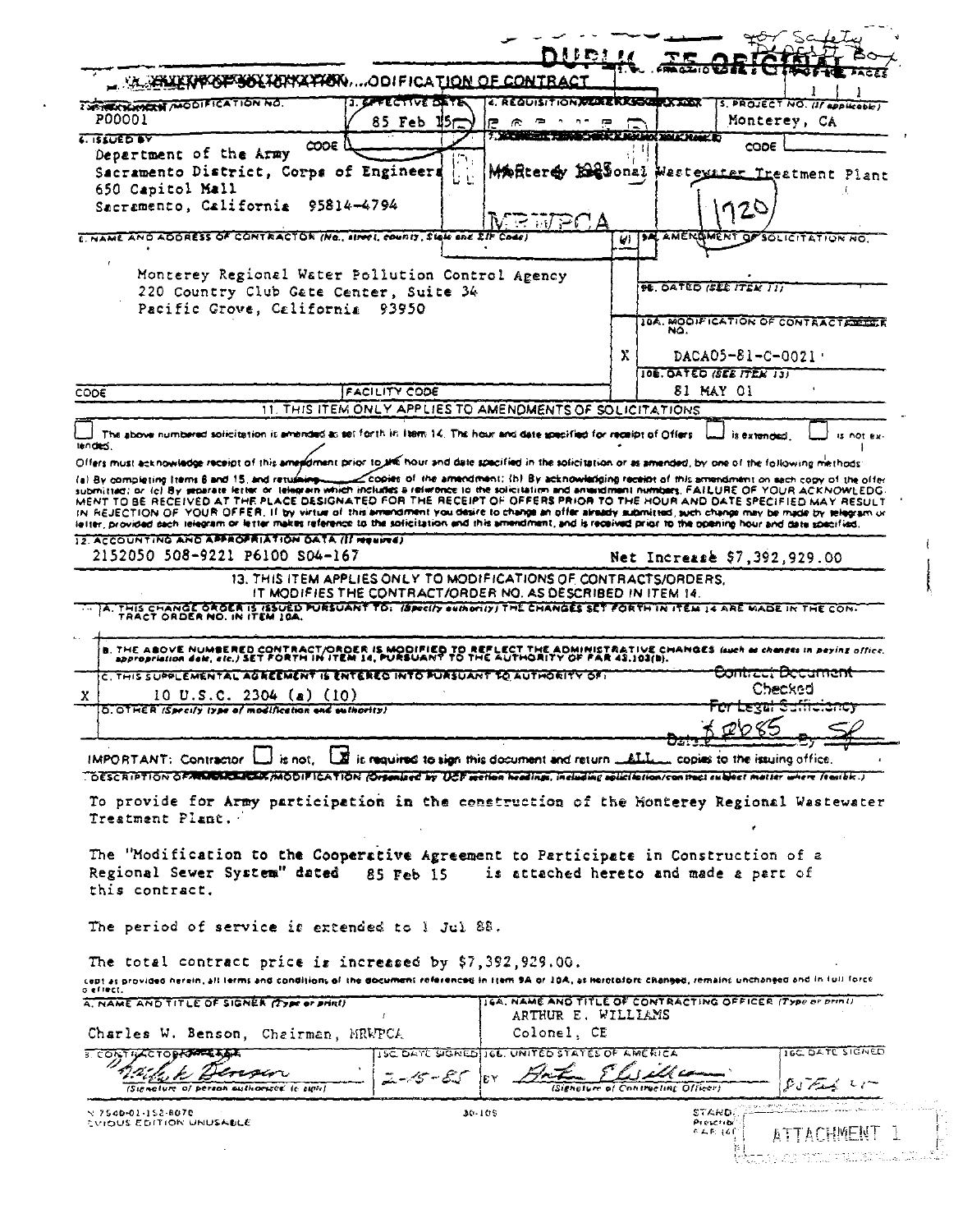ARTICLE 2. OBLIGATIONS OF THE CONTRACTOR.

(a) The Contractor shall construct, or cause to be constructed, the Project as described in Exhibit "D" and "E", attached bereto and made a part hereof, and furnish all services, labor, materials, tools and equipment necessary for construction of the Project.

(b) The Contractor shall, without any additional expense to the Government, obtain necessary licenses and permits, and comply with any applicable Federal, State, and/or municipal laws, codes, and regulations, in connection with prosecution of the work. It shall take proper safety and health precautions to protect the work, the workers, the public, and the property of others. It shall be responsible for all materials delivered and work performed.

(c) The Contractor shall obtain all easements, rights-of-way, or other interests in real property necessary for the said construction of Project and the performance of this contract, except as may otherwise be specifically provided herein.

(d) The Contractor shall commence work under this contract on or before July 1, 1985, prosecute said work diligently, and complete the entire work ready for use not later than July 1, 1988. These dates will be adjusted to reflect the actual date of the Notice to Proceed issued to their subcontractor and the completion date shall be adjusted accordingly. The time stated for completion shall include final testing and clean-up of the premises. Time extensions will be granted in accordance with the provisions of Clause 33 of this contract, Paragraph b(1).

(e) The Contractor and Fort Ord shall enter into a subsequent service contract for the treatment of raw sewage from Fort Ord, California for a minimum term of 30 years, unless terminated by the Government at an earlier time. The wastewater treatment plant sewage capacity to be made available to the Government shall be 3.3 million gallons per day.

(f) The Contractor agrees that the Government has the right to sell or otherwise transfer, their capacity allocation and other interests in the Project to another entity or user at any time in the future, subject to the review and approval by the Contractor.

(g) The Contractor shall construct, maintain and operate the Project in compliance with any and all applicable laws and regulations, .

(h) Should the Contractor permanently discontinue providing treatment services for 3.3 million gallons per day of raw sewage, except when termination for the convenience of the Government of the service contract has occurred; the Contractor agrees to repsy to the Government that portion of the total sum paid under this contract plus the increased land value from the date of this contract prorated by the following formula: Thirty years minus the term of the service contract performed from the date of start of performance to the date of discontinuance of sewage treatment services for 3.3 million gallons per day divided by thirty years, multiplied by the total sum paid under this contract increased by interest plus appreciated land value. The rate of interest to be paid shall be at the rate established by the Secretary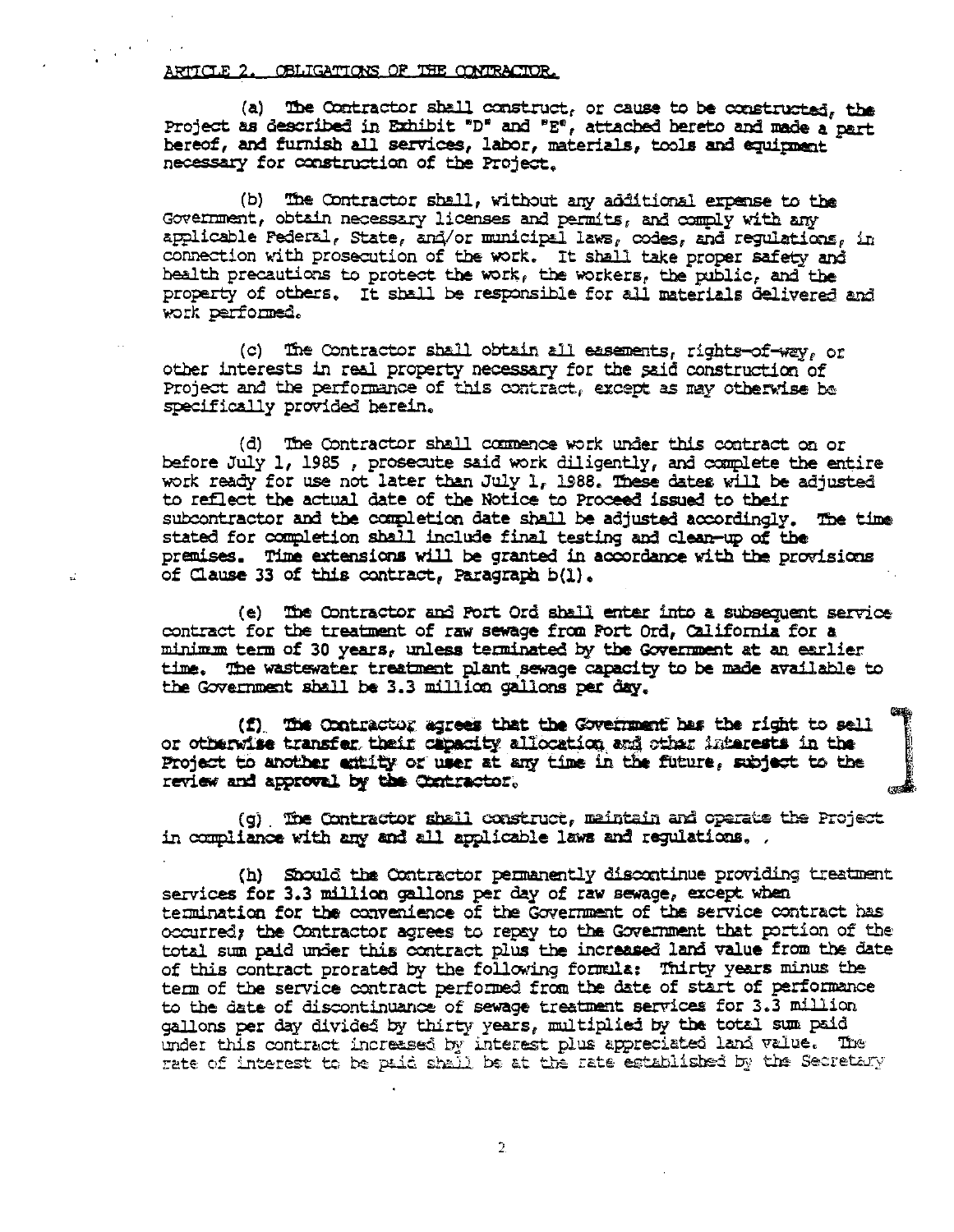- a. Ordinance 81-1 user rates are based on costs per Equivalent Dwelling Unit (EDUI.
- b. MRWPCA plans to update, and as necessary, modify Ordinance 81-1 rates and charges based on a cost of service study for MRWPCA Fiscal Year 1998/99.
- c. The cost of service basis for updsted Ordinance 81·1 user rates for customers other than those within the former Fort Ord will include agency debt service and equalization payments until such time as the underlying obligations are paid off.
- 4. As part of a Base Realignment and Closure (BRAC) initiative, the DOA intends to implement an Economic Development Conveyance (EDCI to the Fort Ord Reuse Authority (FORA) of portions of the former Fort Ord. Excluded from the EDC will be land required for the continuation of the DOA's mission at the POMA.
	- a. The DOA also intends to implement a Public Benefit Conveyance (PBC) to Marina Coast Water District (MCWD) of all of the former Fort Ord potable water supply and distribution and wastewater collection utility systems.
	- b. The PBC would include water supply and wastewater treatment capacity rights, subject to reservations reflecting the POMA's service requirements.
- 5. The DOA and MCWD are conducting fact-finding discussion with the intent to negotiate a potable water and a wastewater utility service contract for POMA. It is the DOA's further intent to negotiate the MCWD utility service contracts before the EDC and PBC are finalfzed and implemented. Current project scheduling requires the completion of MCWD negotiations by the end of July 1998.
- 6. The DOA and MRWPCA desire a modified utility service arrangement, which would be implemented as either a modification to Contract No. DAKF03-83-C-0527 or the negotiation of a new utility services contract, to reflect the new service requirements that will become effective upon the implementation of the EDC and PBC. Included in the modified service arrangement wouid be an immediate transfer of prepaid w/astewater treatment capacity rights- that are not needed for the POMA's requirements to MCWD or another appropriate entity and a mechanism for subsequent additional incremental transfers.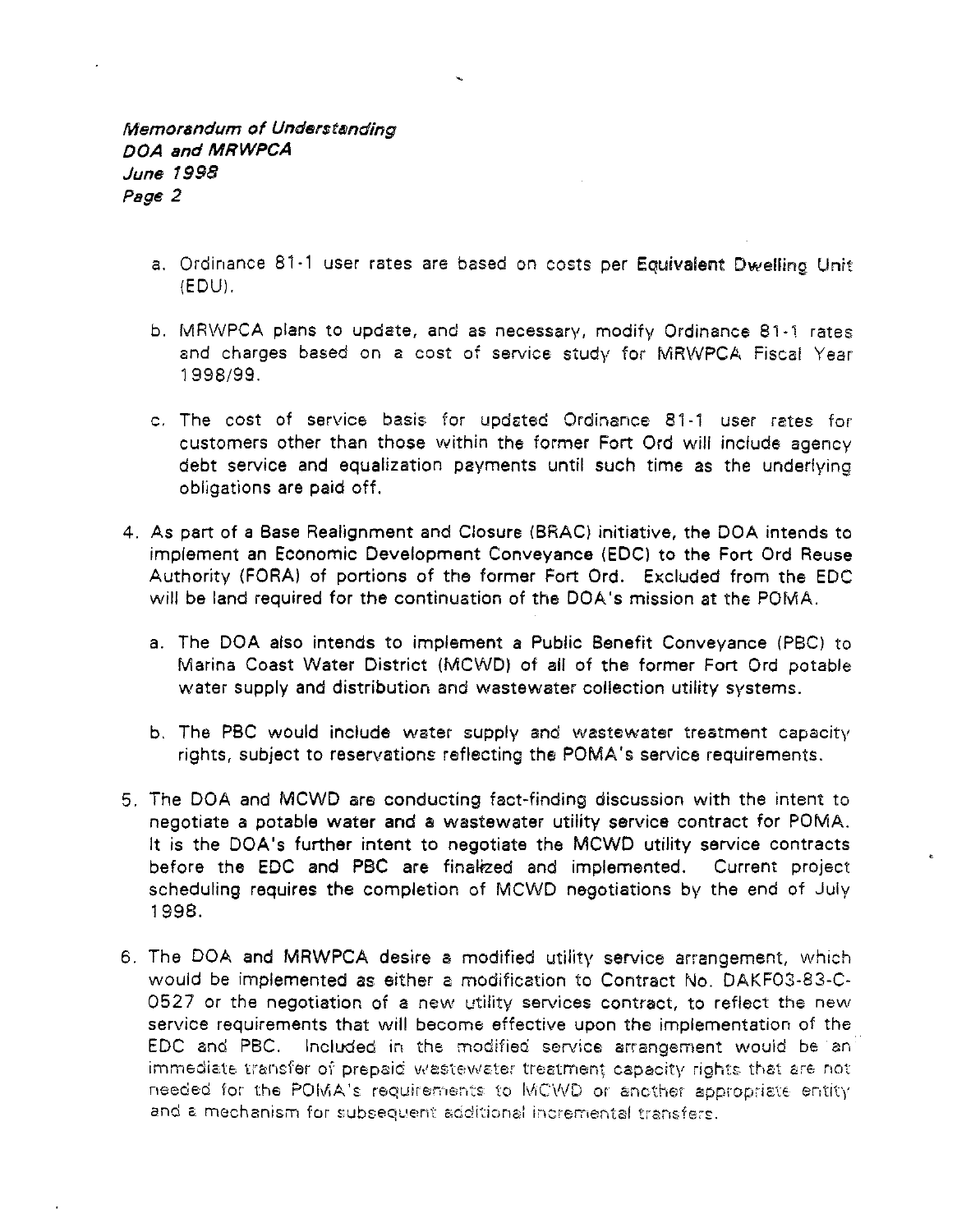## Memorandum of Understanding OOA and MRWPCA June 7998 Page 3

7. The purpose of this Memorandum of Understanding (MOU) is to identify a framework for the modified wastewater treatment contract that can first be reflected in the DOA's utility service contracts with MCWD, and then form the basis for a new or modified wastewater utility service contract for POMA.

## Terms and Conditions

- 1 . The scope of the modified service arrangement would be service within the POMA, with the exclusion of identified DOA reimbursable tenant facilities.
- 2. The rate structure for the modified service arrangement will be based on the standard service rates as reflected in MRWPCA Ordinance 81-1.
	- a. Interim Ordinance 81-1 rates would be based on modifying standard Ordinance 81-1 rates to reflect differences, if any, in flows per EDU for service premises within the former Fort Ord and the rest of the MRWPCA system.
	- b. Interim Ordinance 81-1 rates would be adjusted to reflect changes, as applicable, resulting from MRWPCA's 1998/99 cost of service study. Such rate would reflect appropriate EDU differentials.
	- c. There would be an adjustment from standard rates charged to reflect appropriate crediting of MRWPCA debt service and equalization payment costs and other appropriate adjustments that are included in revenue collected from the POMA. The true-up adjustment is expected to be quantified by 1 July 1999.
	- d. The DOA will seek funding authoriztion to contribute one-half of the cost for MRWPCA's consultant preparing the proposed 1998/99 "Cost of Service Study." In no case will the DOA portion of the cost exceed \$15,000.
- 3. The DOA's 3.3 MGD in prepaid capacity may be converted from a measured flow to an EDU basis. This change would eliminate the need for the DOA to segregate and directly measure wastewater flows from the POMA.
	- a. The prepaid capacity would be divided into separate components for the POMA and for the remainder of the former Fort Oro. The otherwise applicable Ordinance  $81-1$  connection charges: would not apply to the POMA. as long as the aggregate number of EDUs (converted from the MGDs of capacity rights retained by the DOA) did not exceed the allowable limit.